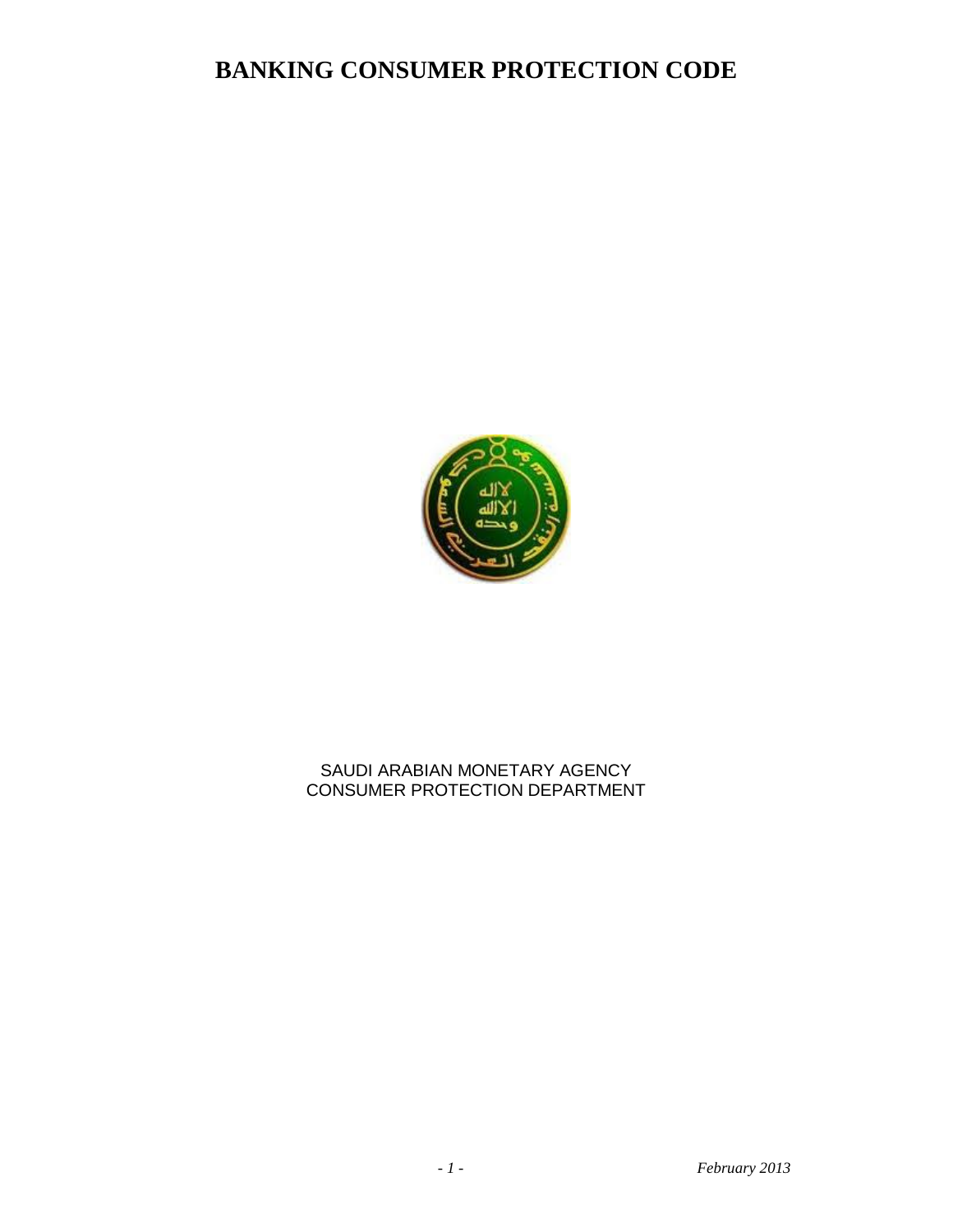### **Contents**

# **PART 1: INTRODUCTION**<br>1.1 Financial Consum

- **Financial Consumer Protection in KSA**
- 1.2 Introduction to the 'Banking Consumer Protection Code'
- 1.3 Achieving the 'Desired Consumer Outcomes'

#### **PART 2: GENERAL PRINCIPLES**

- 2.1 The General Principles for Financial Consumer Protection KSA<br>2.2 Consumer Responsibilities
- **Consumer Responsibilities**

### **PART 3: OUR KEY COMMITMENTS**

- 3.1 Terms and Conditions
- 3.2 Fees, Charges and Pricing
- 3.3 Data Protection and Confidentiality
- 3.4 Advertising and Marketing Communications<br>3.5 Account Opening
- 3.5 Account Opening<br>3.6 Account Switching
- Account Switching
- 3.7 Cards
- 3.8 Internet Banking
- 3.9 Consumer Credit
- 3.10 Employees
- 3.11 Foreign Exchange
- 3.12 General

### **PART 4: ERRORS, COMPLAINTS AND RESTITUTION**

- 4.1 Errors
- 4.2 Complaints
- 4.3 Restitution

#### **PART 5: DEFINITIONS**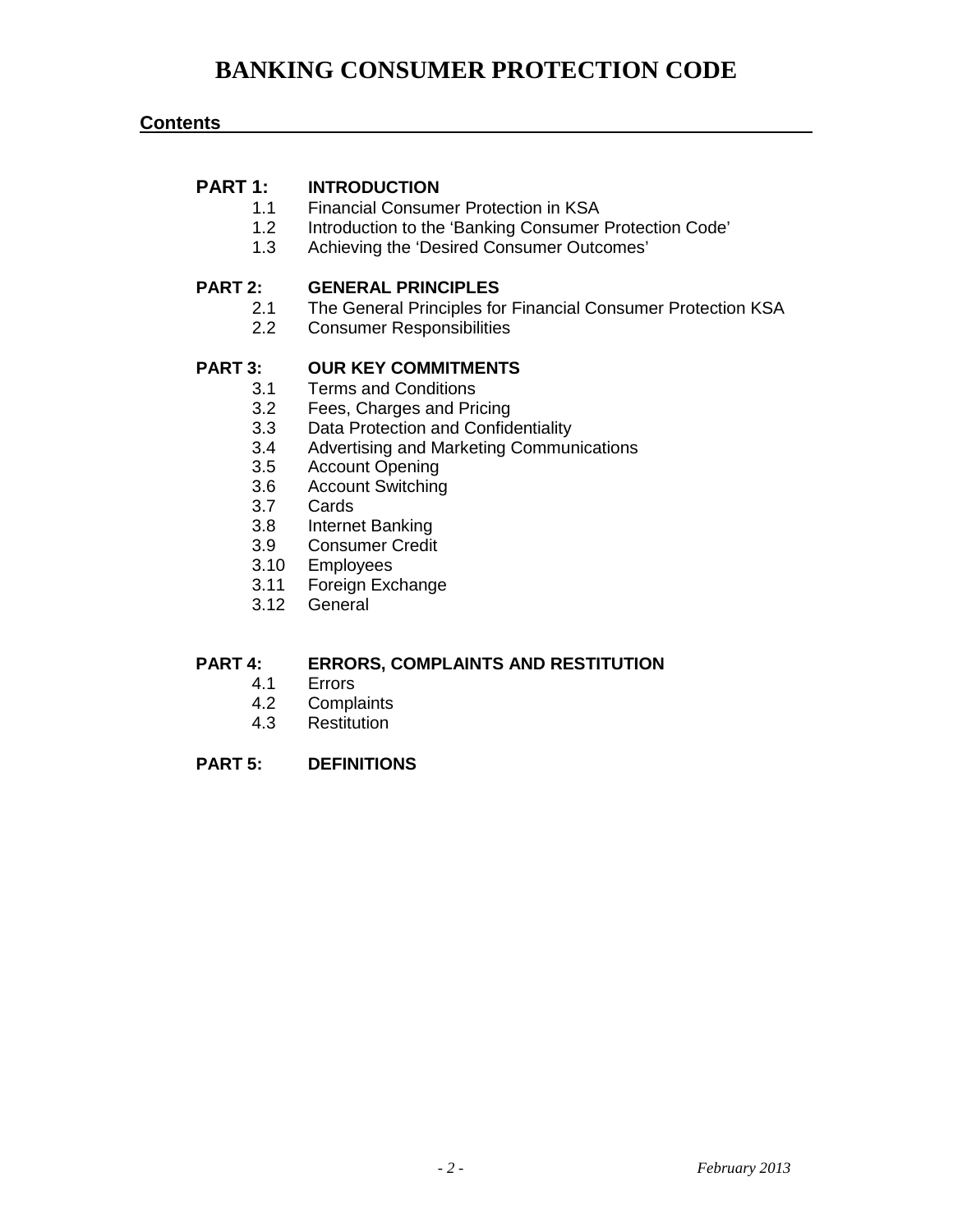### **PART 1: INTRODUCTION**

### 1.1 Financial Consumer Protection in KSA

SAMA is the regulator and supervisor of licensed and authorised financial institutions (Banking companies, Finance (including Leasing and Mortgage) companies, Insurance companies, and Money Changer companies) in the Kingdom of Saudi Arabia. In this context, SAMA regulates and supervises all of the different consumer products (liabilities as well as assets) offered by these authorised financial institutions.

SAMA has been a strong advocate of the protection of consumer interests since obtaining its charter in 1372 H (1952G). Consequently, over this long period, SAMA has played an important role ensuring that consumers are dealt with fairly and honestly by the financial institutions under its supervision. SAMA's role has evolved gradually as the financial sector has expanded and of course, it has changed since a new Agency in the form of the CMA was created in 2004. In 2005, SAMA was designated as the regulator for the Insurance sector under the Cooperative Insurance Law thus further extending SAMA's role in consumer protection.

A review of International best practice in financial services reveals that there is much activity and pressure being applied in various jurisdictions to improve the treatment of consumers. The global financial situation has brought a lot of attention on how the financial services industry innovates new products and services, how these are then sold to consumers and how consumers are offered consultation and restitution when they have an issue or complaint. Many reports and papers have issued about these matters and the findings overall show that fair treatment of consumers very often gives way to the pursuit of profit.

International bodies including G-20, FSB and OECD are discussing new or revised standards and principles in this area that will raise the bar. As the Saudi Arabian financial sector evolves and grows bigger, SAMA will continue to review these developments and decide on appropriate legislative, regulatory and organisational charges that may be required to provide the required extent of consumer protection.

SAMA is now setting a strategic objective that those consumers who have financial dealings with the authorised financial institutions operating in the Kingdom of Saudi Arabia will receive the desired level of fair treatment, honesty and financial inclusion.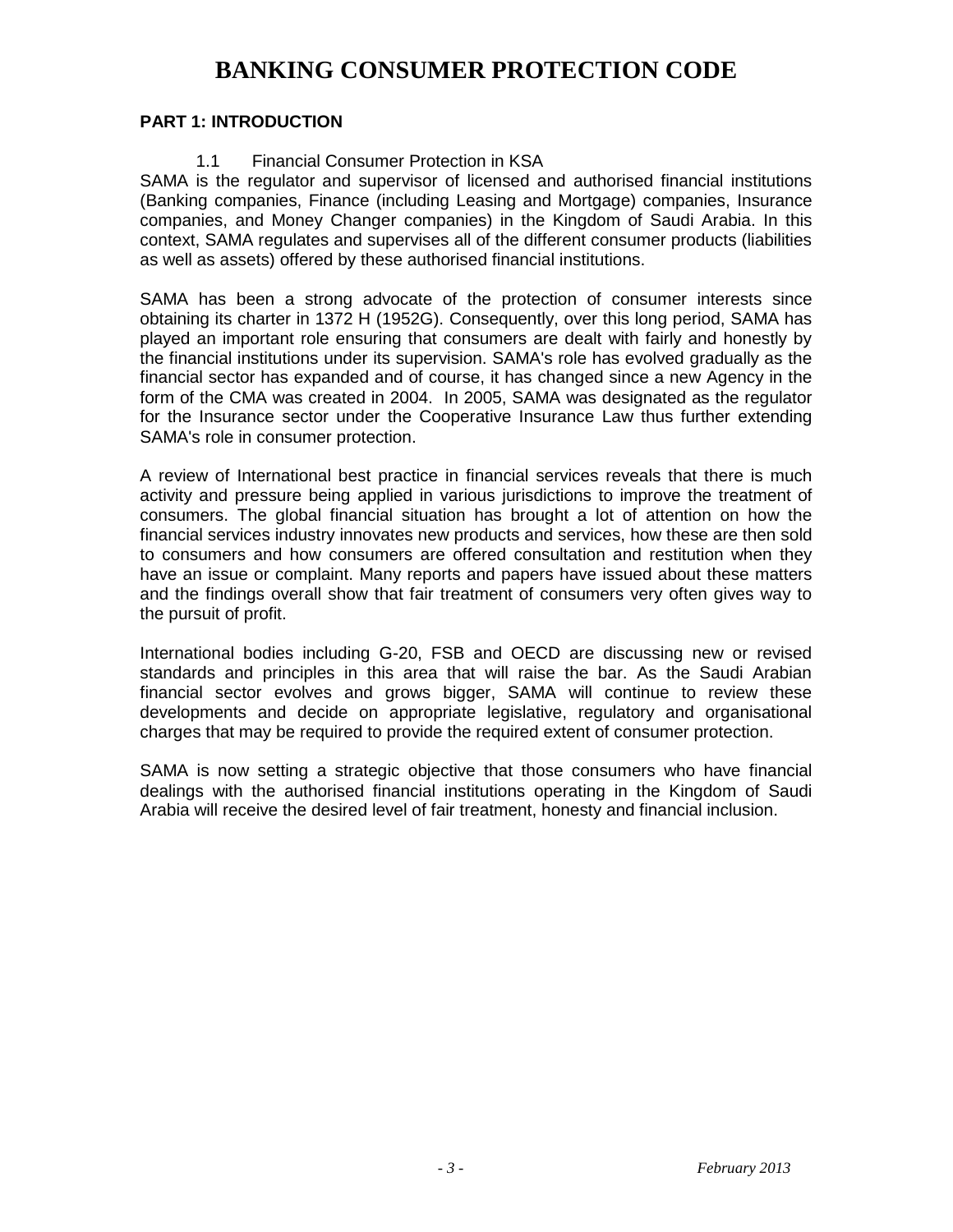### 1.2 Introduction to the 'Banking Consumer Protection Code'

The 'Banking Consumer Protection Code' ('Banking Code') sets out to foster good relations between authorised banking institutions (Banks) and consumers by setting, monitoring and enforcing standards of business practice and conduct when the Banks are dealing with persons who are, or may become, consumers.

The 'Banking Code' applies to the activities of Banks operating in the Kingdom of Saudi Arabia by way of license and under the supervision of SAMA.

A consumer is defined in the 'Banking Code' as "a natural person who, in banking transactions covered by the Regulations, is engaging with the authorised banking institutions for purposes which can be regarded as outside his trade or profession".

All references to the provision of services throughout the 'Banking Code' include' the provision of advice.

The 'General Principles for Financial Consumer Protection' included in the 'Banking Code' are designed to assist the efforts to enhance financial consumer protection. They are binding principles which must be complied with when providing banking products and services and will be reinforced by specific regulations where necessary.

From 01/04/2013, new banking consumers will be provided with a free copy of the 'General Principles' when they become a consumer for the first time. In addition, free copies of the 'General Principles' will be made available to all existing banking consumers who take out a new service or product.

Copies can be provided in hard copy or electronically, at point of sale or in account opening material, such as in a welcome pack. Copies will also be available for download from SAMA website.

Any legal proceedings, or any investigation, disciplinary or enforcement action that applied prior to the issue of this 'Banking Code' may be continued and completed as if this 'Banking Code' had not issued.

This 'Banking Code' is issued pursuant to powers under the following legislation:

(a) Charter of the Saudi Arabian Monetary Agency – Article (3d) , issued by Royal Decree No. 23 . Dated 23/05/1377H

(b) Banking Control Law – Articles (16 and 24), issued by Royal Decree No. M/5 . Dated 22/02/1386H. And Ministerial Decision No.3/2149 dated 14.10.1406 H.

A Bank must, upon being required by SAMA to do so, provide to SAMA appropriate records evidencing commitment to the 'Banking Code'.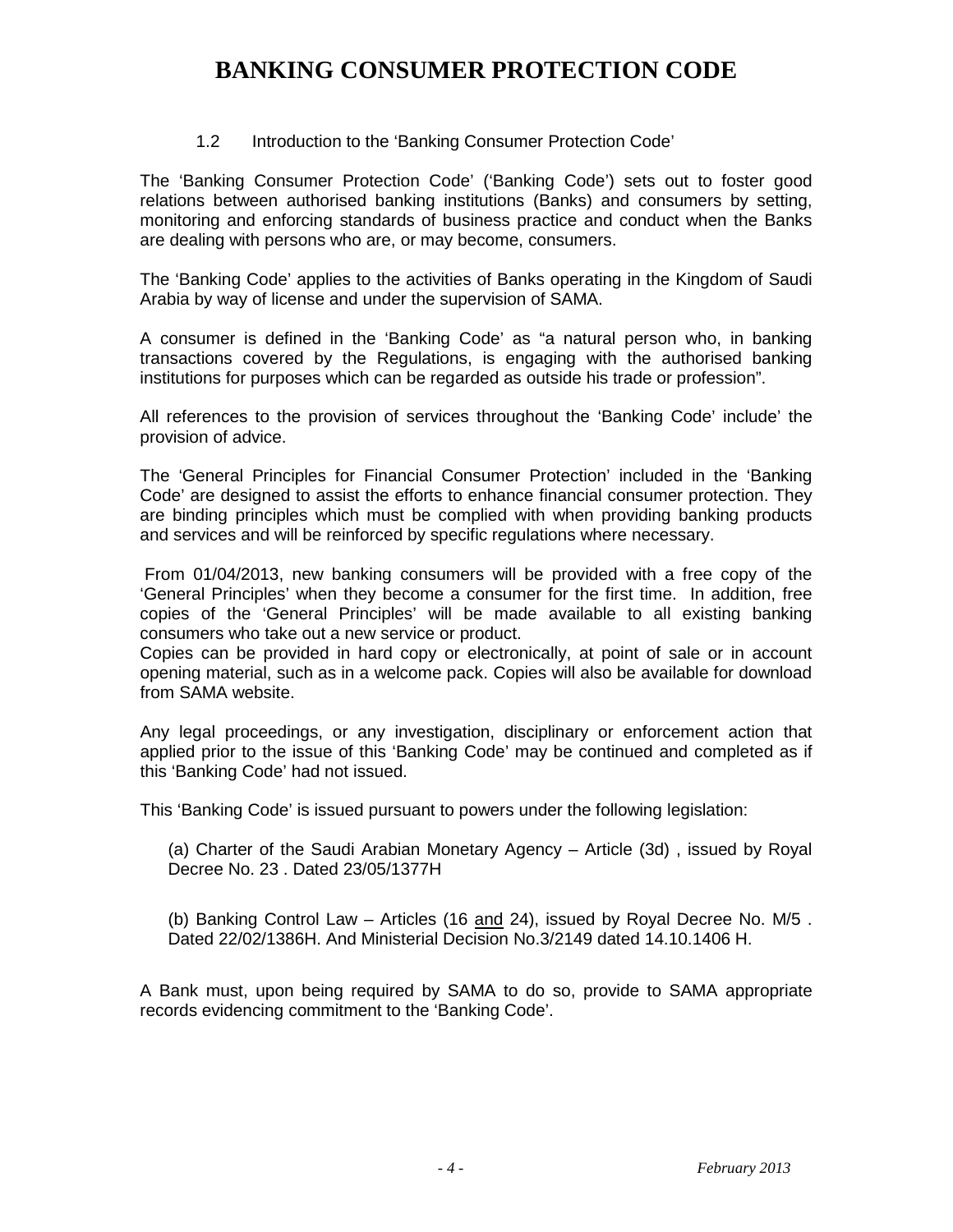1.3 Achieving the 'Desired Consumer Outcomes'

*Figure 1*



*Figure 1* illustrates the means used by the Saudi Arabian Monetary Agency for the application of the framework of the regulations on the protection of consumers of financial institutions in the Kingdom of Saudi Arabia). Consumers will be protected using a combination of 'Principles & 'Rules', which drive the policy and regulatory approach using 'Codes of Business Conduct' and 'Regulatory Rules'. This implementation model will allow flexibility for the individual institutions to achieve competitive advantage through their approach to consumer protection, while also ensuring that the institutions implement the specific regulations required by law.

SAMA together with the Banks will seek to achieve the following results from the successful implementation of the 'Banking Consumer Protection Code':

- **1.** The promotion of good banking practices, with consumers admiring the conduct of the Banks as shown by way of the fairness, respect and level of service afforded to them
- **2.** An increased transparency in the provision of banking services and products so as to enhance the understanding of consumers of what they can reasonably expect
- **3.** That consumers will be provided with clear, relevant, accurate and timely information, including the full cost of any banking services and products
- **4.** That follow-up services will be carried out to a high service standard in a proactive and attentive manner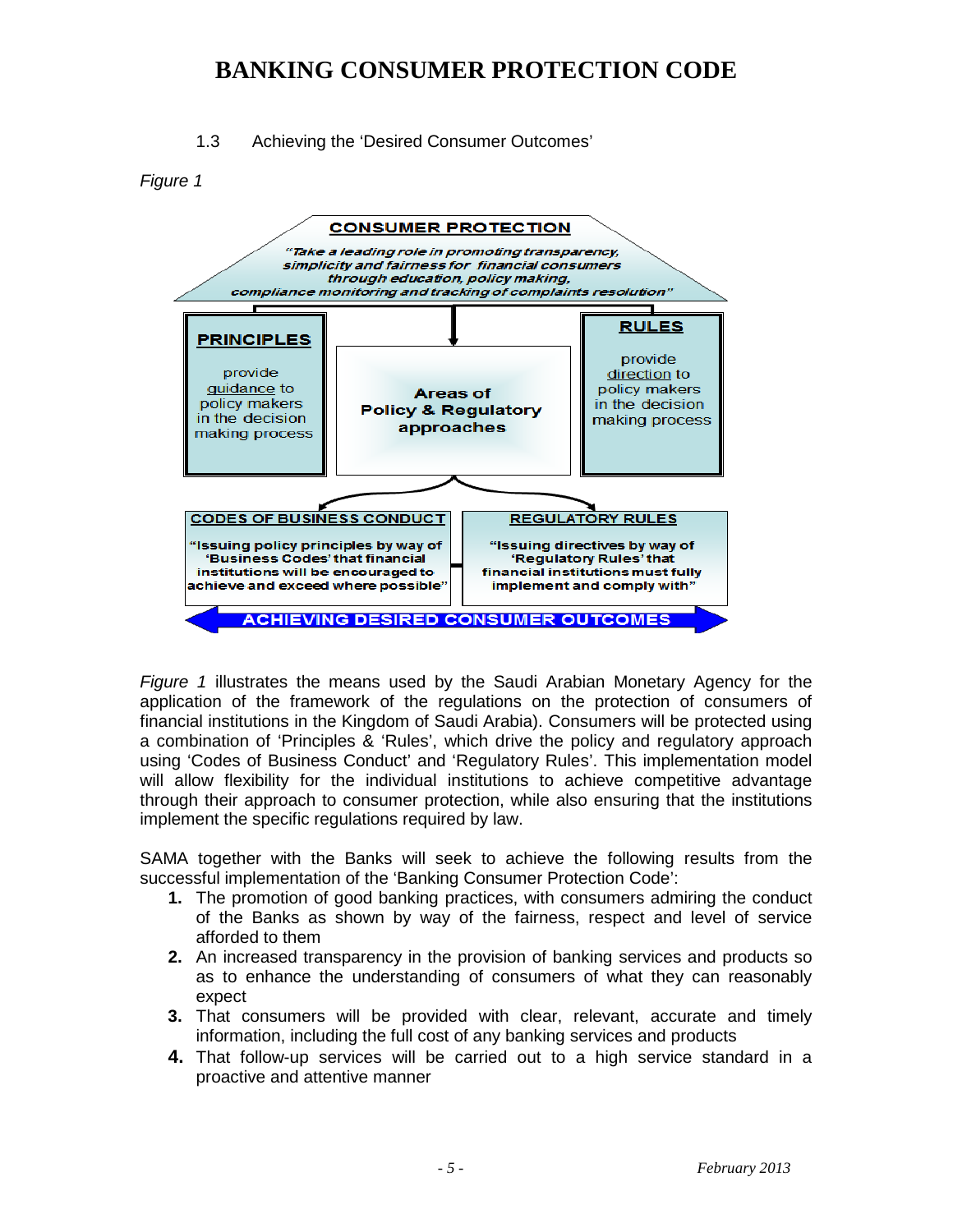### **PART 2: GENERAL PRINCIPLES**

2.1 The General Principles for Financial Consumer Protection KSA

An *authorised institution* must ensure that in all its dealings with *consumers* it:

### **RESPONSIBLE BUSINESS CONDUCT:**

| <b>PRINCIPLE 1</b>  | <b>Ethics</b>                           | acts professionally, honestly and fairly<br>in all<br>dealings with consumers                                                                                                                                                                          |
|---------------------|-----------------------------------------|--------------------------------------------------------------------------------------------------------------------------------------------------------------------------------------------------------------------------------------------------------|
| <b>PRINCIPLE 2</b>  | <b>Culture</b>                          | develops consumer protection as an integral part<br>of their corporate culture                                                                                                                                                                         |
| <b>PRINCIPLE 3</b>  | <b>Best interests</b>                   | acts with due skill, care and diligence in a way<br>that does not damage the best interests of its<br>consumers                                                                                                                                        |
| <b>PRINCIPLE 4</b>  | <b>Inclusion</b>                        | does not prevent access to basic services or<br>products or make access difficult or unwieldy by<br>creating any unnecessary obstacles or barriers<br>that frustrate consumers' attempts to avail of<br>basic services or products                     |
| <b>PRINCIPLE 5</b>  | <b>Advice</b>                           | ensures that any advice given to consumers<br>adequately meets their needs and does not<br>mislead a consumer as to the real or perceived<br>advantages or disadvantages of any product or<br>service                                                  |
| <b>PRINCIPLE 6</b>  | Third parties and<br>agents             | ensures that any outsource activity complies with<br>SAMA requirements and is accountable for the<br>services provided by any authorised outsourced<br>intermediary, third party or agents acting on<br>behalf of the authorised financial institution |
| <b>PRINCIPLE 7</b>  | <b>Conflict</b><br>interest             | of avoids conflict of interest in the provision of any<br>advice or sale that could result in an unfair benefit<br>institution<br>the<br>authorised<br>and/or<br>to<br>an<br>opportunistic incentive payment for the employee                          |
| <b>PRINCIPLE 8</b>  | <b>Service failure</b>                  | provides special assistance and information<br>through all channels when there is a suspension<br>or termination of services or account features                                                                                                       |
| <b>PRINCIPLE 9</b>  | <b>Undue pressure</b>                   | does not exert undue pressure on consumers to<br>take services or products which are unsuitable                                                                                                                                                        |
| <b>PRINCIPLE 10</b> | <b>Charging</b><br>Fees,<br>and Pricing | ensures that fees, charges and pricing are fair,<br>authorised, proportionate and communicated in a<br>timely and effective manner                                                                                                                     |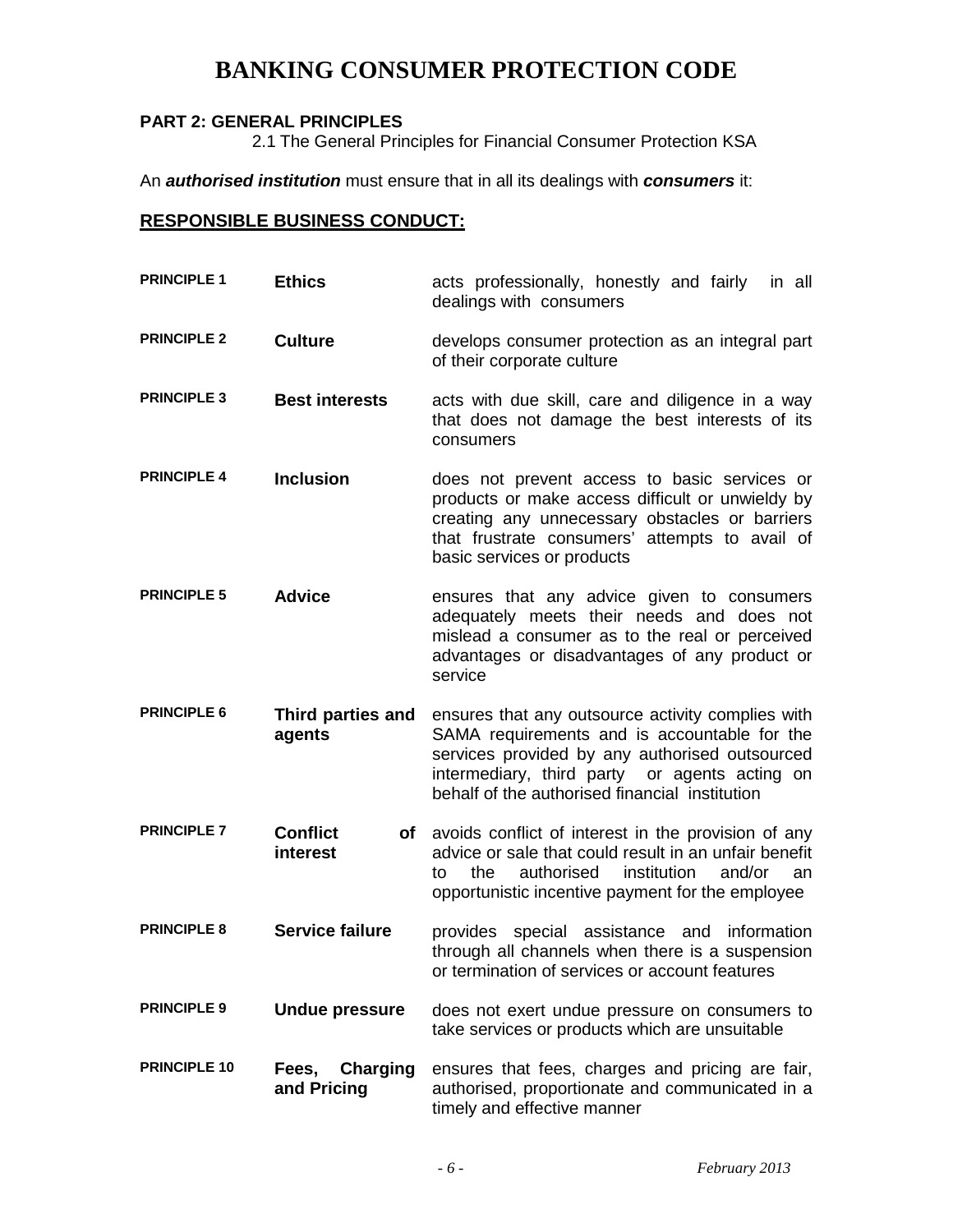| <b>PRINCIPLE 11</b> | <b>Financial</b><br><b>Education</b> | develops appropriate means to help consumers<br>develop the knowledge, skills and confidence to<br>appropriately understand risks and opportunities,<br>make informed choices, know where to go for<br>assistance and take effective action to improve<br>their own well-being |
|---------------------|--------------------------------------|--------------------------------------------------------------------------------------------------------------------------------------------------------------------------------------------------------------------------------------------------------------------------------|
|                     |                                      |                                                                                                                                                                                                                                                                                |

- **PRINCIPLE 12 Awareness** uses the various communication channels at its disposal to enhance the level of consumer awareness regarding the key features and cost of services and products
- **PRINCIPLE 13 Fraud Education** provides clear, sufficient, reliable and timely information about service and products and which will help the consumer to be aware of and avoid any frauds or unauthorised access to the consumer's financial or personal details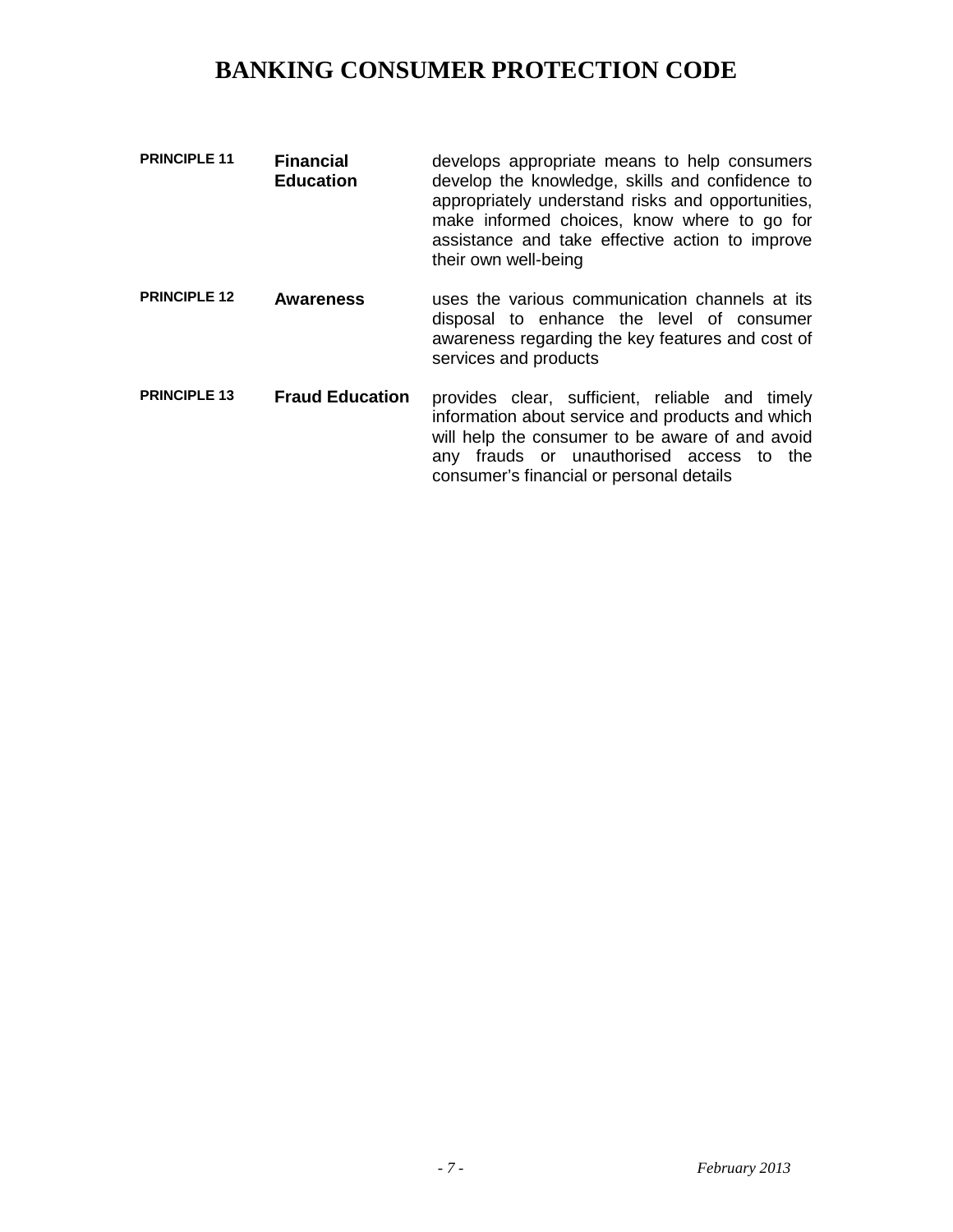### **DISCLOSURE AND TRANSPARENCY**

| <b>PRINCIPLE 14</b> | <b>Information</b><br>management                            | protects and controls consumer information using<br>appropriate control and protection mechanisms,<br>including the sharing of consumer information<br>with third parties                                                                                              |
|---------------------|-------------------------------------------------------------|------------------------------------------------------------------------------------------------------------------------------------------------------------------------------------------------------------------------------------------------------------------------|
| <b>PRINCIPLE 15</b> | <b>Information</b><br>requirement                           | only seeks from its consumers the information or<br>documents that are required to avail of the<br>product or service requested                                                                                                                                        |
| <b>PRINCIPLE 16</b> | <b>Informed decisions</b>                                   | the information necessary for a<br>provides<br>consumer to make an informed decision                                                                                                                                                                                   |
| <b>PRINCIPLE 17</b> | <b>Information</b><br>gathering                             | gathers and records sufficient information from<br>consumers prior to offering, recommending,<br>arranging or providing a product or service<br>appropriate to that consumer                                                                                           |
| <b>PRINCIPLE 18</b> | Disclosure of fees<br>and charges                           | makes full disclosure, in branches and on<br>website, of all relevant material information, or<br>changes in all relevant information, including<br>charges, fees, breakage costs, early payment<br>charges that results in a bank deduction from<br>consumers account |
| <b>PRINCIPLE 19</b> | <b>Disclosure of risks</b><br>and benefits                  | provides consumers with the key information that<br>informs them of the fundamental benefits, risks<br>and terms of a product or service                                                                                                                               |
| <b>PRINCIPLE 20</b> | <b>Disclosure</b><br>of<br>change in trading<br>or services | provides adequate notice of cease trading or<br>withdrawal of a product or service                                                                                                                                                                                     |
| <b>PRINCIPLE 21</b> | <b>Advertising</b>                                          | does not include in their advertising any false,<br>defamatory or negative statements                                                                                                                                                                                  |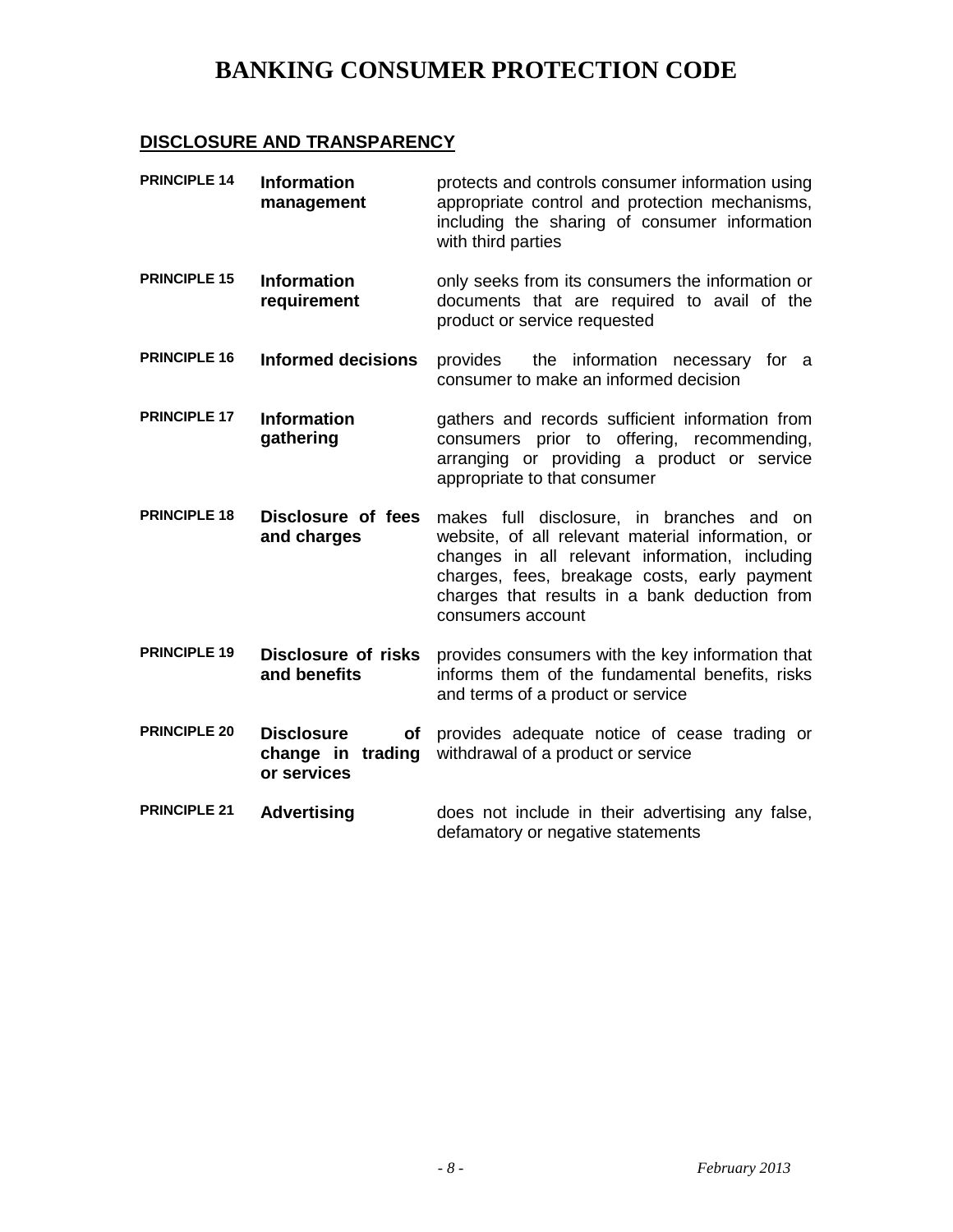### **COMPLAINT HANDLING AND RESTITUTION**

| <b>PRINCIPLE 22</b> | <b>Complaint</b><br>investigations | ensures that consumers have free access through all<br>channels to adequate complaint handling<br>and<br>restitution mechanism<br>deals with complaint investigations in a full and<br>comprehensive manner and makes a decision on the<br>outcome of the complaint based on analysis of all of<br>the information available regarding the complaint |
|---------------------|------------------------------------|------------------------------------------------------------------------------------------------------------------------------------------------------------------------------------------------------------------------------------------------------------------------------------------------------------------------------------------------------|
| <b>PRINCIPLE 23</b> | <b>Complaint</b><br>resolution     | must seek to resolve any complaint from a consumer<br>and acts in a way that does not discriminate against<br>the consumer who raised the complaint, now or in any<br>future dealings and will speedily provide the necessary<br>information to the complaining consumer to enable<br>them to escalate their complaint to a higher authority         |
| <b>PRINCIPLE 24</b> | Errors<br>and<br>enquiries         | answers enquiries and corrects errors speedily,<br>efficiently and fairly                                                                                                                                                                                                                                                                            |
| <b>PRINCIPLE 25</b> | <b>Restitution</b>                 | refunds all instances of incorrect,<br>immediately<br>inappropriate or disproportionate charging when<br>identified internally without waiting for individual<br>consumers to complain or bring these instances to<br>their attention                                                                                                                |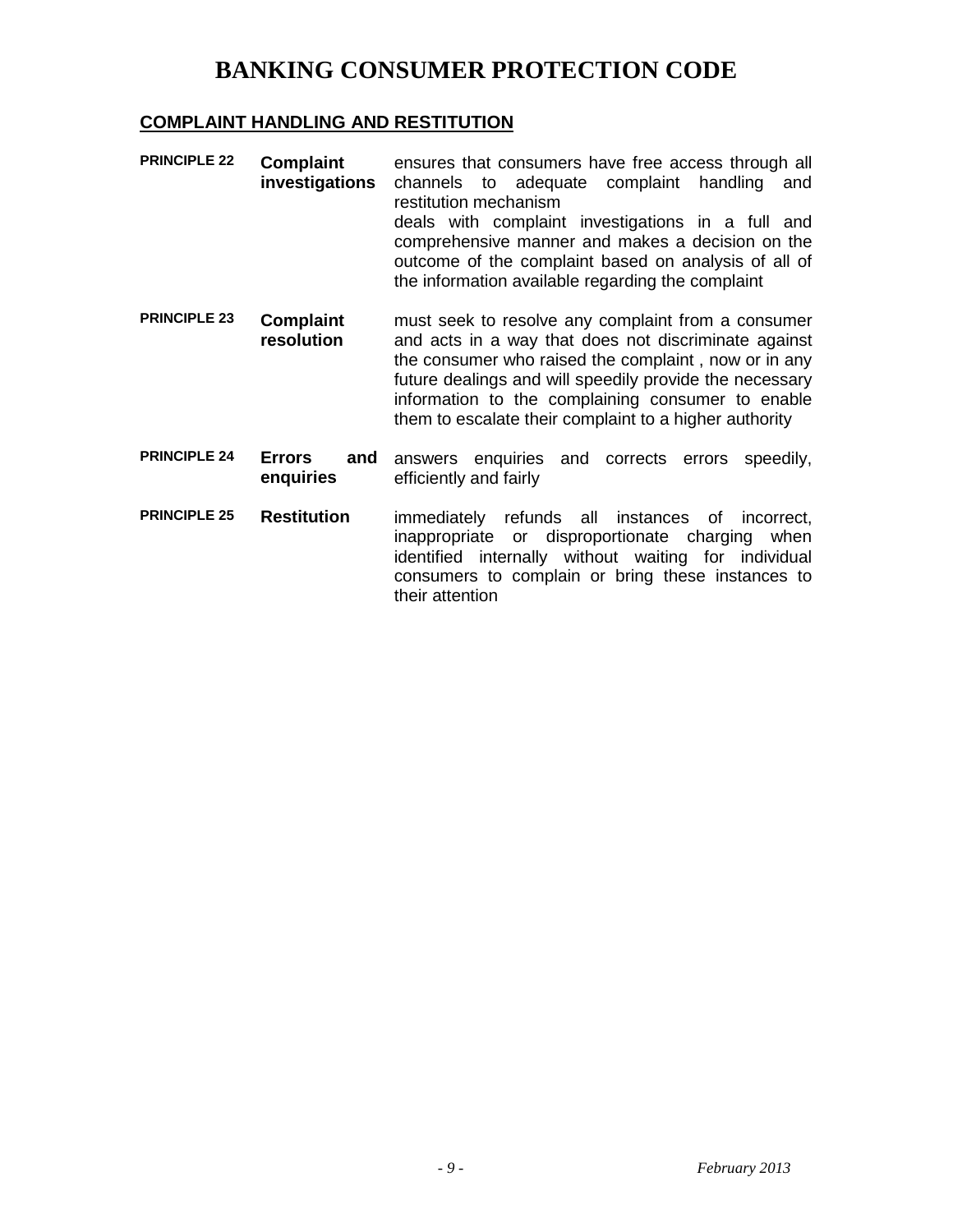### **2.2** Consumer Responsibilities

These responsibilities of consumers will be supported by ongoing consumer education and awareness programmes from SAMA as well as initiatives by the various financial service providers for their own consumers.

|   | <b>CONSUMER RESPONSIBILITY</b>                                                | <b>DETAILS</b>                                                                                                                                                                                                                                                                   |
|---|-------------------------------------------------------------------------------|----------------------------------------------------------------------------------------------------------------------------------------------------------------------------------------------------------------------------------------------------------------------------------|
| 1 | Be honest with the information you<br>provide                                 | Always give full and accurate information<br>when you<br>filling<br>in<br>any<br>are<br>bank<br>documents. Do not give false details or<br>leave out important information.                                                                                                      |
| 2 | Carefully read all information provided<br>by your financial service provider | You will receive full information regarding<br>the service or product that you use or wish<br>buy. You should fully read<br>this<br>to<br>information and never buy a service or<br>product that you do not understand                                                           |
| 3 | Ask questions                                                                 | It is important to ask questions about<br>anything that is unclear or that you are<br>unsure about. Your financial services<br>provider has employees who will answer<br>any questions in a professional manner                                                                  |
| 4 | Know how to make a complaint                                                  | Your financial services provider will provide<br>you with details on how to complain and<br>the timeframe for their response. Be<br>proactive in using this service and know<br>how to escalate your issue to higher levels,<br>if appropriate                                   |
| 5 | Use the service or product in line with<br>the terms and conditions           | You will receive full details on your<br>obligations when using a service or<br>product. Be familiar with these obligations<br>as you are expected to fully conform to<br>these, unless you have an express<br>agreement with the financial services<br>provider to do otherwise |
| 6 | Do not take risks that you know are<br>inappropriate                          | Some financial services or products carry<br>risks and your provider should clearly<br>explain these to you. Do not purchase a<br>service or product where you feel that the<br>are<br>unacceptable<br>risks<br>for<br>your<br>circumstances                                     |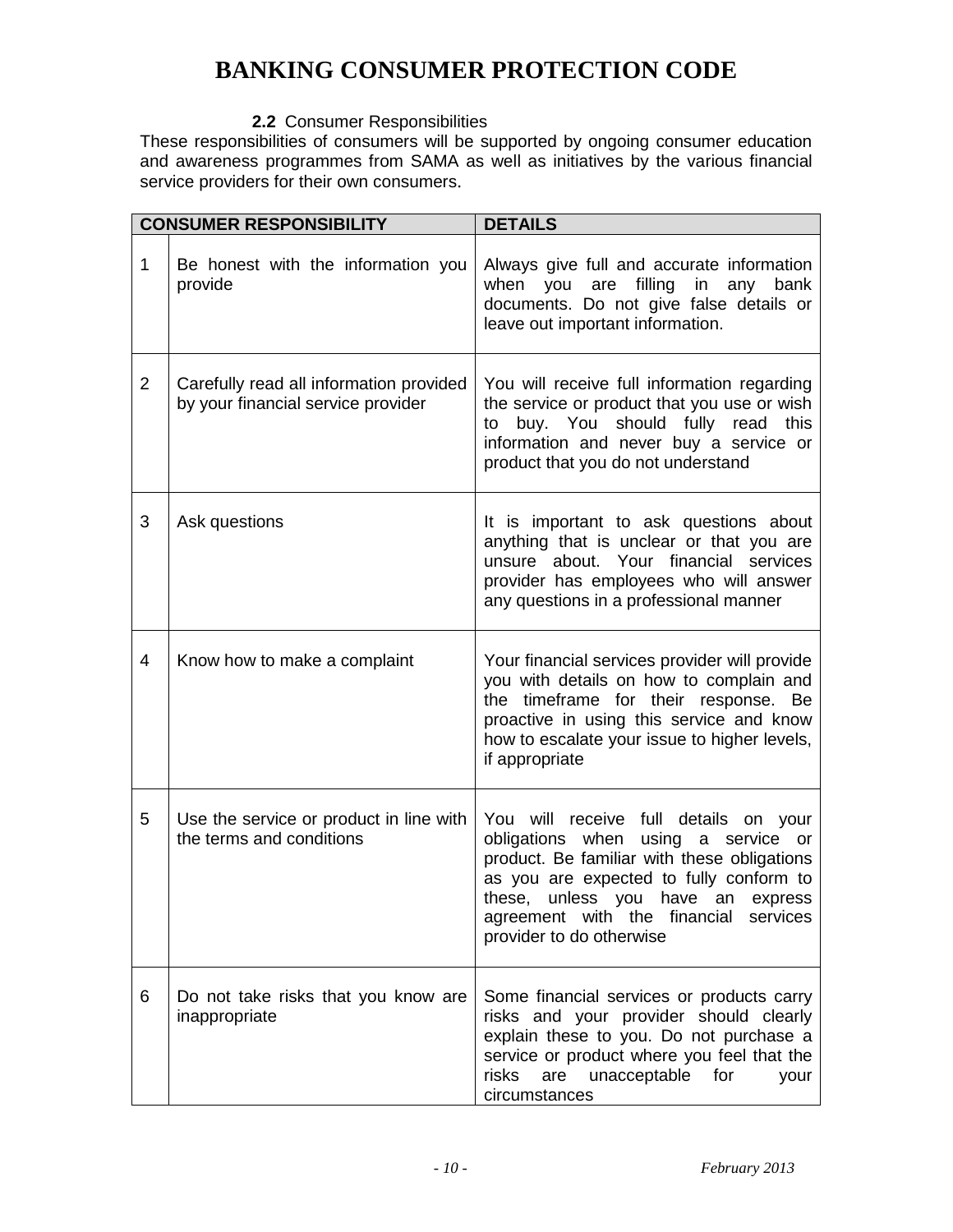| 7  | Apply for products and/or services<br>that meet your needs       | When you apply for a financial product or<br>service, your purchasing decision should<br>be based on a financial need that this<br>product or service will fulfill                                                                                                              |
|----|------------------------------------------------------------------|---------------------------------------------------------------------------------------------------------------------------------------------------------------------------------------------------------------------------------------------------------------------------------|
| 8  | Report unknown transactions to your<br>bank                      | If you have discovered unauthorised<br>transactions on your account, you should<br>report this to your bank immediately                                                                                                                                                         |
| 9  | Do not disclose banking information                              | Under no circumstances should<br><b>VOU</b><br>provide any bank account details or other<br>sensitive personal or financial information<br>to any third party                                                                                                                   |
| 10 | Seek advice before using certain<br>products (e.g. credit cards) | If you are unsure about any aspect of a<br>financial service or product that you are<br>purchasing, do not complete the purchase<br>until you have a full understanding. You<br>may need to consult an independent third<br>party for advice before completing your<br>purchase |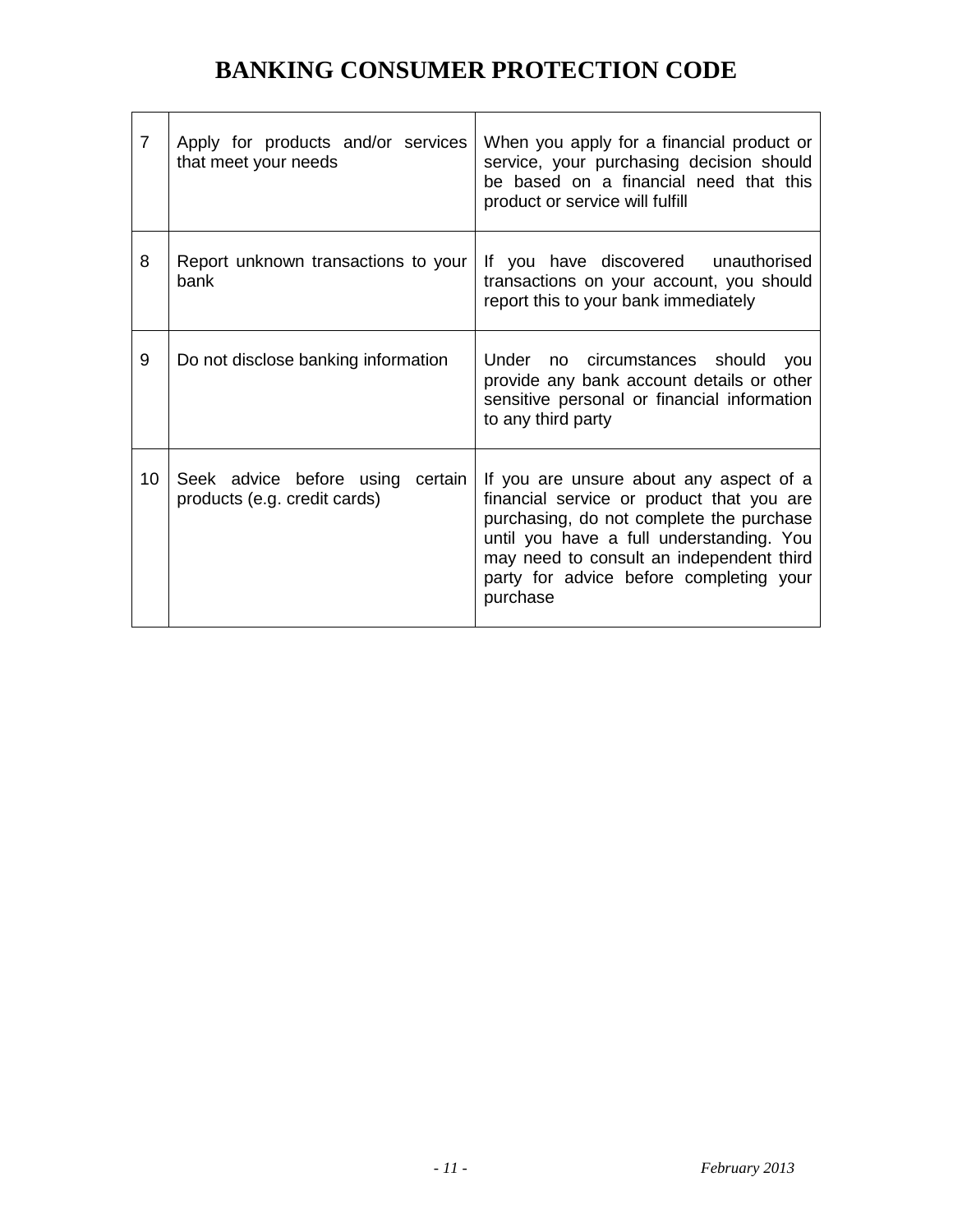### **PART 3: OUR KEY COMMITMENTS**

*This section details the specific banking commitments and regulations that support the 'General Principles' for Consumer Protection.*

### **3.1 Terms and Conditions**

| CP-B1             | Consumers must be provided with the relevant up to date product terms<br>and conditions, in writing or through electronic means according to the<br>consumer preference and encouraged to read them, before they commit to<br>a service product                                                                                                                                                                             |
|-------------------|-----------------------------------------------------------------------------------------------------------------------------------------------------------------------------------------------------------------------------------------------------------------------------------------------------------------------------------------------------------------------------------------------------------------------------|
| CP-B <sub>2</sub> | A bank must communicate to consumers any changes in terms and<br>conditions 30 business days in advance of any such changes being<br>implemented                                                                                                                                                                                                                                                                            |
| CP-B <sub>3</sub> | The appropriate terms and conditions must be detailed on the application<br>form for the product or service being applied for by the consumer                                                                                                                                                                                                                                                                               |
| $CP-B4$           | All terms and conditions must be written in clear and understandable<br>language, in a manner that is not misleading and provided to the<br>consumer in Arabic or English according to their preference. Financial<br>jargon should be avoided and a clear explanation included for any banking<br>terms used. Recommended font size Arial 10 or similar should be used in<br>all written material provided to the consumer |
| CP-B <sub>5</sub> | All information on terms and conditions provided must not be misleading<br>and consumers should be provided with appropriate information at the<br>right time in order to make informed decisions                                                                                                                                                                                                                           |
| CP-B <sub>6</sub> | Banks must include specific 'warning statements' in all terms and<br>conditions, application forms and advertisements for the relevant risk<br>products, stating clearly the consequences for not meeting the product or<br>service conditions as agreed in the product or service application form                                                                                                                         |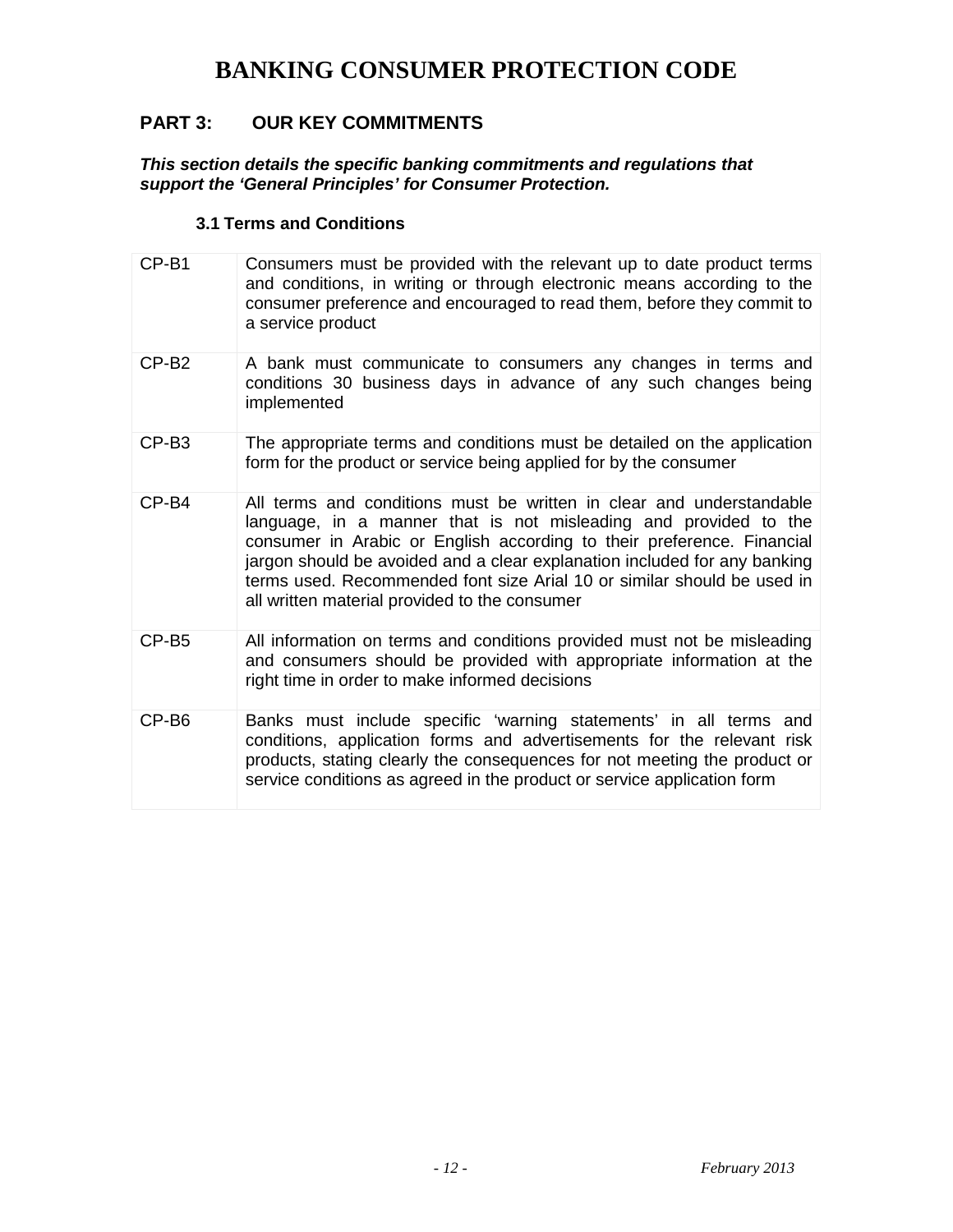### **3.2 Fees, Charges and Pricing**

| CP-B7         | A bank will provide a schedule, in writing or by electronic channel<br>according to consumer preference, containing the standard fees and<br>charges, to a first-time consumer, or otherwise as requested by an existing<br>consumer. This schedule should include any potential third party charges |
|---------------|------------------------------------------------------------------------------------------------------------------------------------------------------------------------------------------------------------------------------------------------------------------------------------------------------|
| CP-B8         | A bank must display in its public offices, in a manner that is easily<br>accessible to consumers, a schedule of all fees and charges imposed by<br>that bank. The schedule of fees and charges must also be made publicly<br>available by placing this schedule on its website                       |
| CP-B9         | A bank must communicate to consumers any changes in fees and<br>charges, 30 business days in advance of any such changes being<br>implemented                                                                                                                                                        |
| $CP-B10$      | A full breakdown of any cumulative fees and charges must be<br>communicated to the consumer within 5 days of closing and switching the<br>consumer's account to another bank                                                                                                                         |
| $CP-B11$      | Consumers must be advised in contracts and application forms that any<br>non transactional fees and other charges (greater than SR500) will be<br>evenly distributed over the projected lifetime of the service or product and<br>will not be deducted in one full payment                           |
| <b>CP-B12</b> | A bank must advise consumers an appropriate portion of any fee or<br>charge will be refunded if the consumer decides not to proceed with the<br>banking service or product within the statutory cooling-off period                                                                                   |

CP-B= Consumer Protection- Banking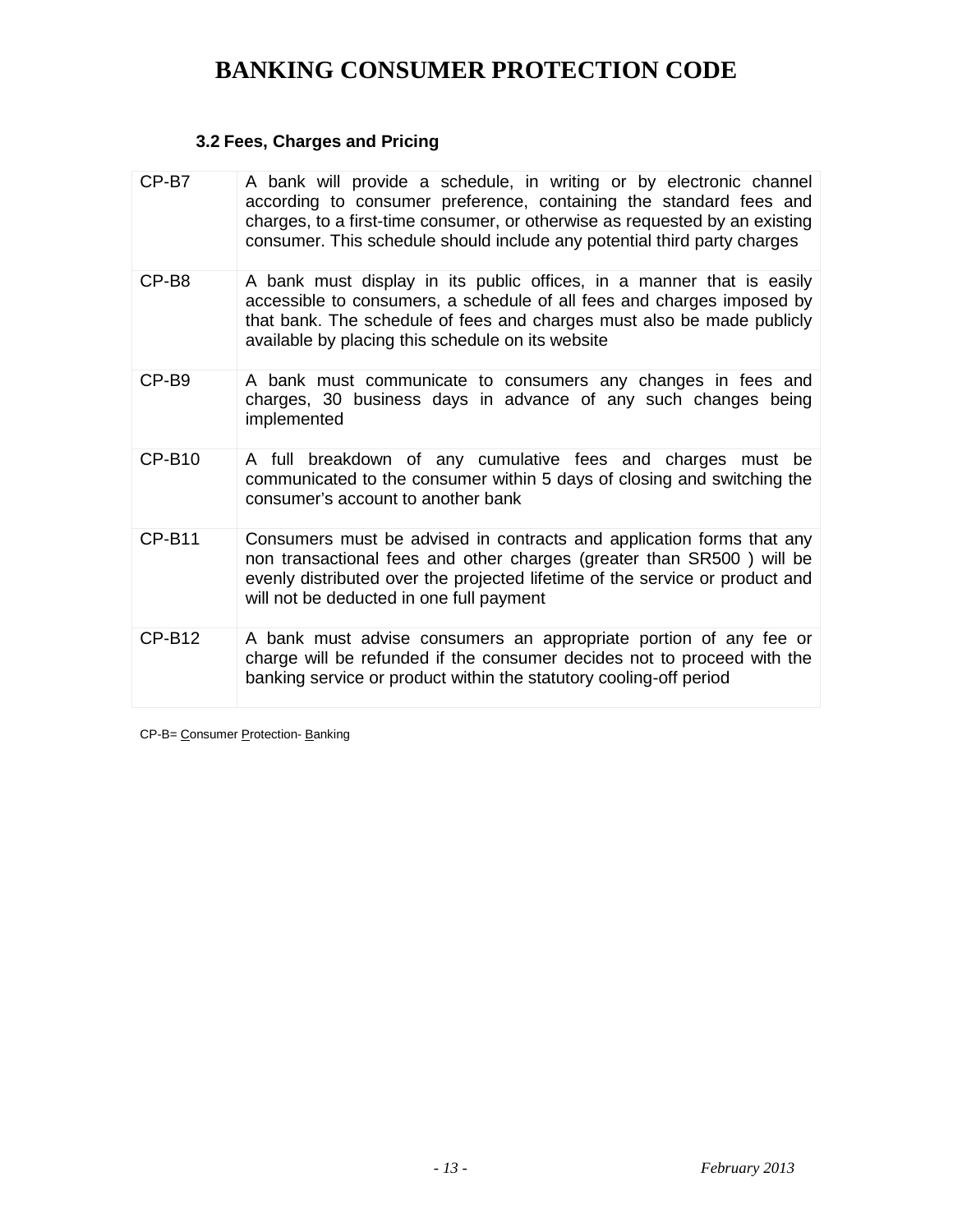### **3.3 Data Protection and Confidentiality**

| $CP-B13$      | A bank has a general duty of care regarding the integrity and<br>confidentiality of consumer information, whether closed accounts, existing<br>accounts or information provided in the course of becoming a new<br>consumer or information provided to third party agencies, e.g. SIMAH                                                                                        |
|---------------|--------------------------------------------------------------------------------------------------------------------------------------------------------------------------------------------------------------------------------------------------------------------------------------------------------------------------------------------------------------------------------|
| $CP-B14$      | A bank must ensure that where it communicates with a consumer using<br>electronic media, it has in place appropriate arrangements to ensure the<br>security of information received from the consumer and the secure<br>transmission of information to the consumer                                                                                                            |
| $CP-B15$      | A bank has a general duty of confidentiality towards a consumer except<br>where:<br>Disclosure is compelled by the relevant authority<br>Disclosure is made with the express consent of the consumer<br>The bank will advise the consumer regarding the disclosure unless<br>prohibited by the relevant authority                                                              |
| $CP-B16$      | A bank must have sufficient procedures, system controls and checks and<br>employee awareness to protect consumer information and to identify<br>breaches, where they may occur                                                                                                                                                                                                 |
| $CP-B17$      | A bank has a duty of privacy to its consumers in the following<br>circumstances:<br>Information provided by the consumer during account opening<br>$\bullet$<br>Financial and personal information during the course of being a<br>$\bullet$<br>consumer<br>Financial and personal information during the course of acting as a<br>$\bullet$<br>guarantor for another consumer |
| $CP-B18$      | A bank will take all steps, including the signing of a confidentiality<br>agreement by all employees as part of their contract, to ensure that its<br>employees do not divulge details of a consumer's financial or personal<br>information to any other third party who is not an employee of that bank                                                                       |
| <b>CP-B19</b> | A bank will provide a safe and confidential environment in all of its delivery<br>channels to ensure the confidentiality and privacy of consumers when they<br>are conducting business with the bank                                                                                                                                                                           |
| <b>CP-B20</b> | Where a bank requires a consumer to prove their identification, a banking<br>institution will only request what is sufficient and reasonable and in line<br>with society and cultural norms                                                                                                                                                                                    |
| <b>CP-B21</b> | A bank will not impose a transaction or payment fee on any transfers or<br>payments between a consumer's accounts, including credit cards                                                                                                                                                                                                                                      |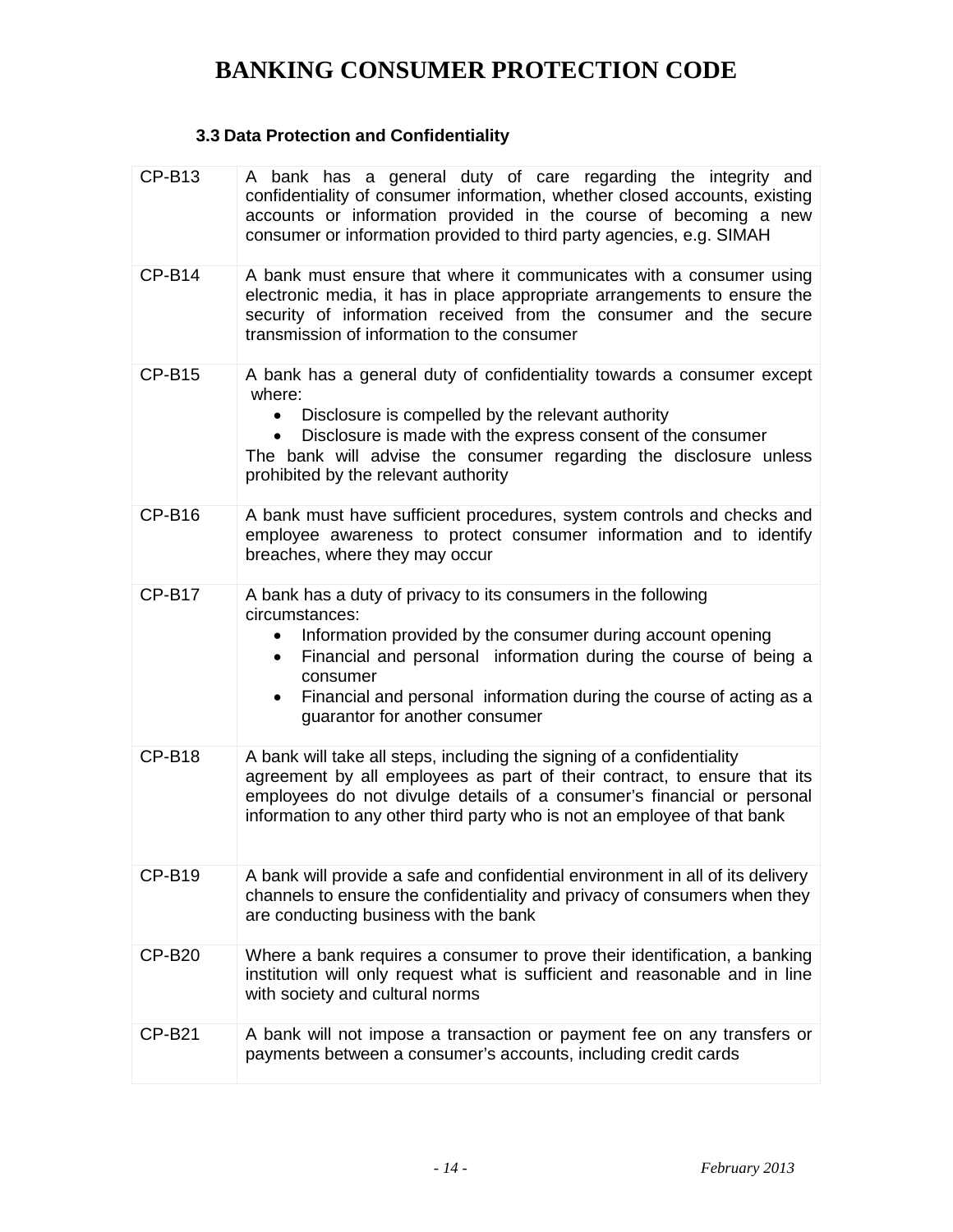### **3.4 Advertising and Marketing Communications**

| <b>CP-B22</b> | Advertising issued by the banks will not be deceptive or misleading and<br>will not exaggerate the advantages of a product or service. All text and<br>numbers will be clearly visible and understandable, with a legible font<br>size, recommended minimum size 'Arial 10'                                                                                                          |
|---------------|--------------------------------------------------------------------------------------------------------------------------------------------------------------------------------------------------------------------------------------------------------------------------------------------------------------------------------------------------------------------------------------|
| <b>CP-B23</b> | Where advertising refers to a banking service or product that will incur a<br>fee, the advertisement or promotional material will also show all fees and<br>charges relevant to the usage of that banking service or product                                                                                                                                                         |
| $CP-B24$      | A bank must ensure that an advertisement is designed and presented so<br>that any consumer can reasonably be expected to know immediately that<br>it is an advertisement                                                                                                                                                                                                             |
| <b>CP-B25</b> | A bank must ensure that an advertisement or promotional material that<br>uses introductory low cost fees, charges or pricing clearly states the<br>expiry date of that low cost fees, charges or pricing and details the fees,<br>charges or pricing that will apply thereafter                                                                                                      |
| $CP-B26$      | A bank must ensure that any assumptions, on which a statement,<br>promise or forecast contained in a product advertisement or promotional<br>material is based, are clearly stated, reasonable and up to date with<br>market trends                                                                                                                                                  |
| <b>CP-B27</b> | A bank must ensure that a recommendation or commendation may not<br>be used in an advertisement without the consent of the author. If the<br>author is an employee of the bank or a connected party of the bank, or<br>has received any payment from the bank or a connected party of the<br>bank for the recommendation or commendation, the advertisement must<br>state that fact. |
| <b>CP-B28</b> | Where an intermediary is tied to a single provider for a particular product<br>or service, the intermediary must disclose this fact in all advertisements<br>for the advertised product or service                                                                                                                                                                                   |
| <b>CP-B29</b> | A bank must ensure that an advertisement which contains any acronyms<br>(for example APR) states clearly what the letters actually stand for                                                                                                                                                                                                                                         |
| <b>CP-B30</b> | A bank must ensure that an advertisement only describes a product or<br>service as 'free' where the product or service in its entirety is available<br>free of charge to the consumer                                                                                                                                                                                                |
| <b>CP-B31</b> | A bank will maintain, at all times, a brochure area where hard copies of<br>all mandatory brochures will be available for consumers                                                                                                                                                                                                                                                  |
| <b>CP-B32</b> | A consumer has the right to 'opt in' for communications regarding the<br>direct marketing promotions of products and services by Banks. The 'opt<br>in' must be signed in written form by the consumer and a copy available                                                                                                                                                          |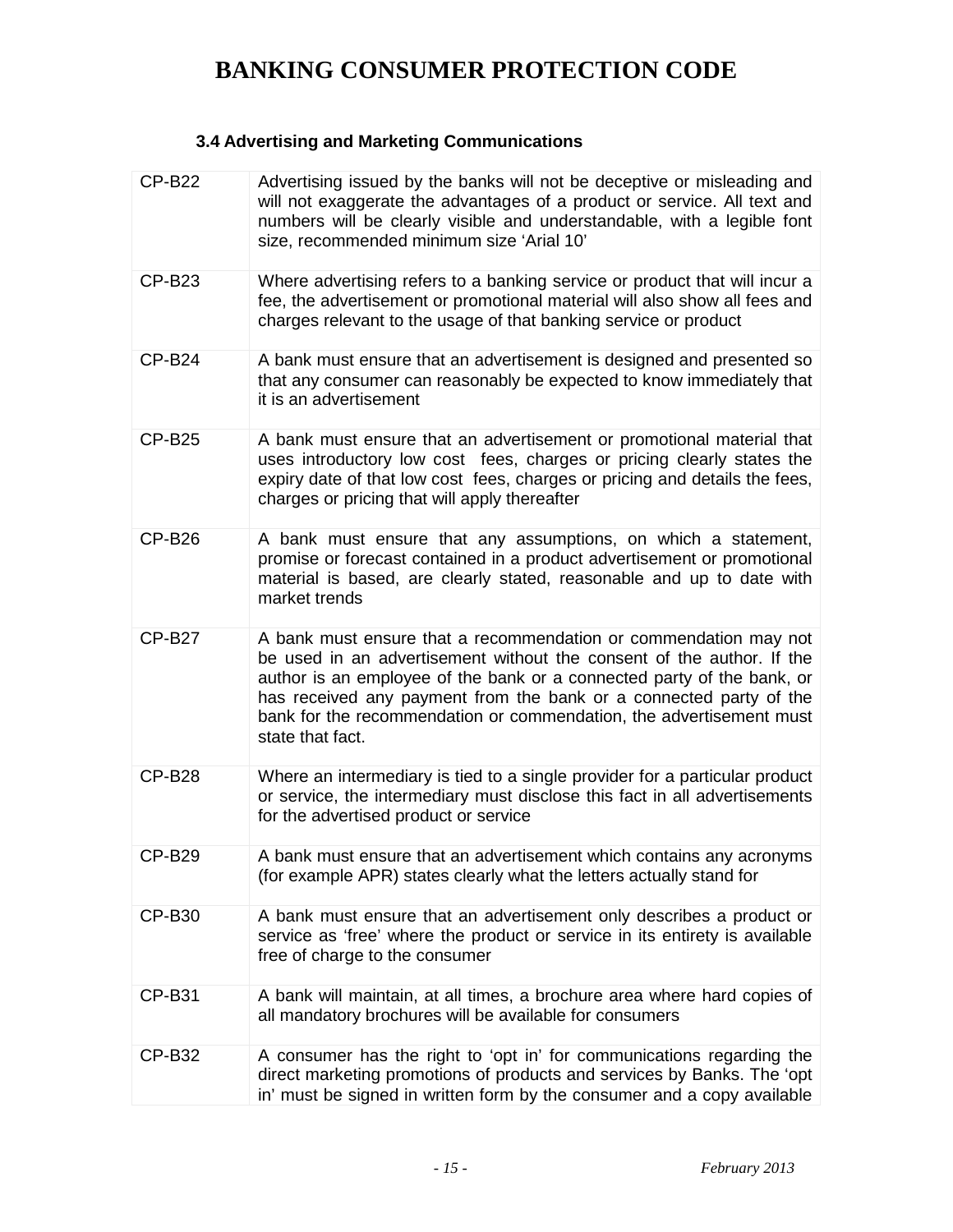|               | at any future time if requested by the consumer, if requested. Unless a<br>consumer has given a specific written instruction to 'opt in', they are<br>regarded as having 'opted out' from these types of communication of any<br>kind, except where the Bank is providing an enhanced service or product<br>feature at no extra cost, at any time, to the consumer |
|---------------|--------------------------------------------------------------------------------------------------------------------------------------------------------------------------------------------------------------------------------------------------------------------------------------------------------------------------------------------------------------------|
| <b>CP-B33</b> | who has 'opted out' of receiving<br>promotional<br>A<br>consumer<br>communications can 'opt in' at any time by advising the bank in writing,<br>or completing an appropriate 'opt in' form. Otherwise, a bank may only<br>ask such a consumer to 'opt in' every 3 years from the date of having<br>'opted out'                                                     |
| <b>CP-B34</b> | A bank must have a consumer's specific permission to pass on the<br>consumer's personal or financial details to any other company, including<br>subsidiaries or third party agents or partners of the Bank                                                                                                                                                         |
| <b>CP-B35</b> | A bank will never send promotional material to consumers under the age<br>of 18 years that promote products or services that carry a risk for the<br>consumer                                                                                                                                                                                                      |
| <b>CP-B36</b> | When banks use public media to market their financing products, they<br>have to highlight the risks associated with these products and avoid<br>exaggerated imaging to attract consumers                                                                                                                                                                           |
| <b>CP-B37</b> | Banks must clearly display their logo in all advertisement and<br>promotional material. Furthermore, banks must not use names or logos<br>of religious symbols in advertisements.                                                                                                                                                                                  |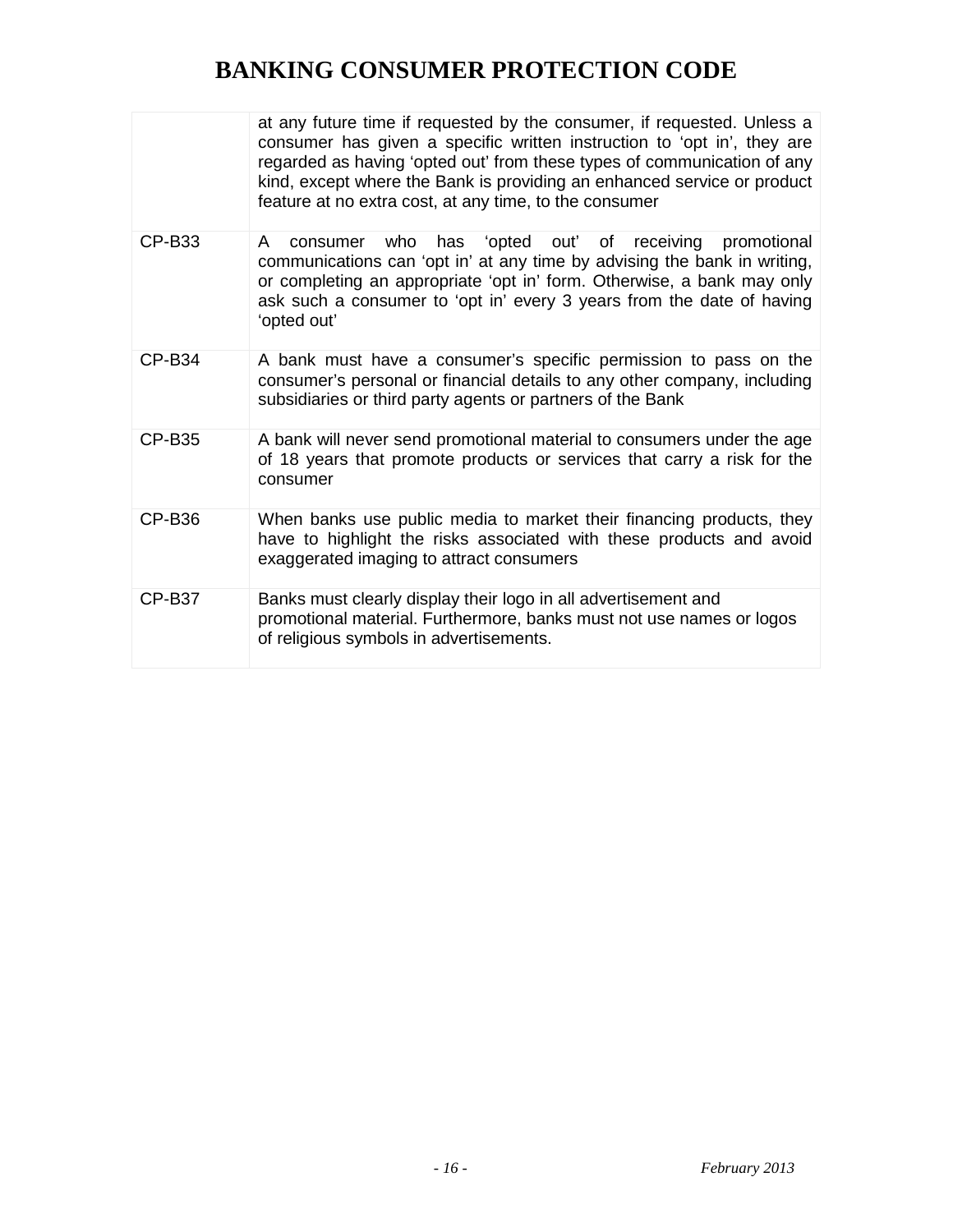### **3.5 Account Opening**

| <b>CP-B38</b> | A bank must fully comply with the requirements of the 'RULES GOVERNING<br>THE OPENING OF BANK ACCOUNTS & GENERAL OPERATIONAL<br>GUIDELINES, (Fourth Update 2012)'                                                                                                                                                                                                                                                                                                                                                                                                                          |
|---------------|--------------------------------------------------------------------------------------------------------------------------------------------------------------------------------------------------------------------------------------------------------------------------------------------------------------------------------------------------------------------------------------------------------------------------------------------------------------------------------------------------------------------------------------------------------------------------------------------|
| <b>CP-B39</b> | A bank must have a designated and private area for account opening                                                                                                                                                                                                                                                                                                                                                                                                                                                                                                                         |
| <b>CP-B40</b> | A bank must immediately accept and fulfill all requests to open new<br>accounts, whether from new or existing consumers, where the consumer<br>has all of the documents required to complete the account opening<br>process                                                                                                                                                                                                                                                                                                                                                                |
| <b>CP-B41</b> | A bank must not unreasonably delay the opening of a bank account for a<br>consumer by engaging in delaying tactics, such as a deferred<br>appointment, allowing other consumers to take precedence in bank<br>queuing etc.                                                                                                                                                                                                                                                                                                                                                                 |
| $CP-B42$      | A bank must communicate to consumers any decision by the bank to close<br>a consumer's account 30 days in advance of the account being closed                                                                                                                                                                                                                                                                                                                                                                                                                                              |
| <b>CP-B43</b> | When assessing the suitability of a product or service for a consumer, the<br>bank must, at a minimum, consider and document whether, on the basis of<br>the information gathered from the consumer:<br>a) the product or service meets that consumer's needs and objectives;<br>b) the consumer:<br>i) is likely to be able to meet the financial<br>commitment associated with the product on an ongoing basis;<br>ii) is financially able to bear any risks attaching to the product or<br>service:<br>c) the product or service is consistent with the consumer's attitude to<br>risk. |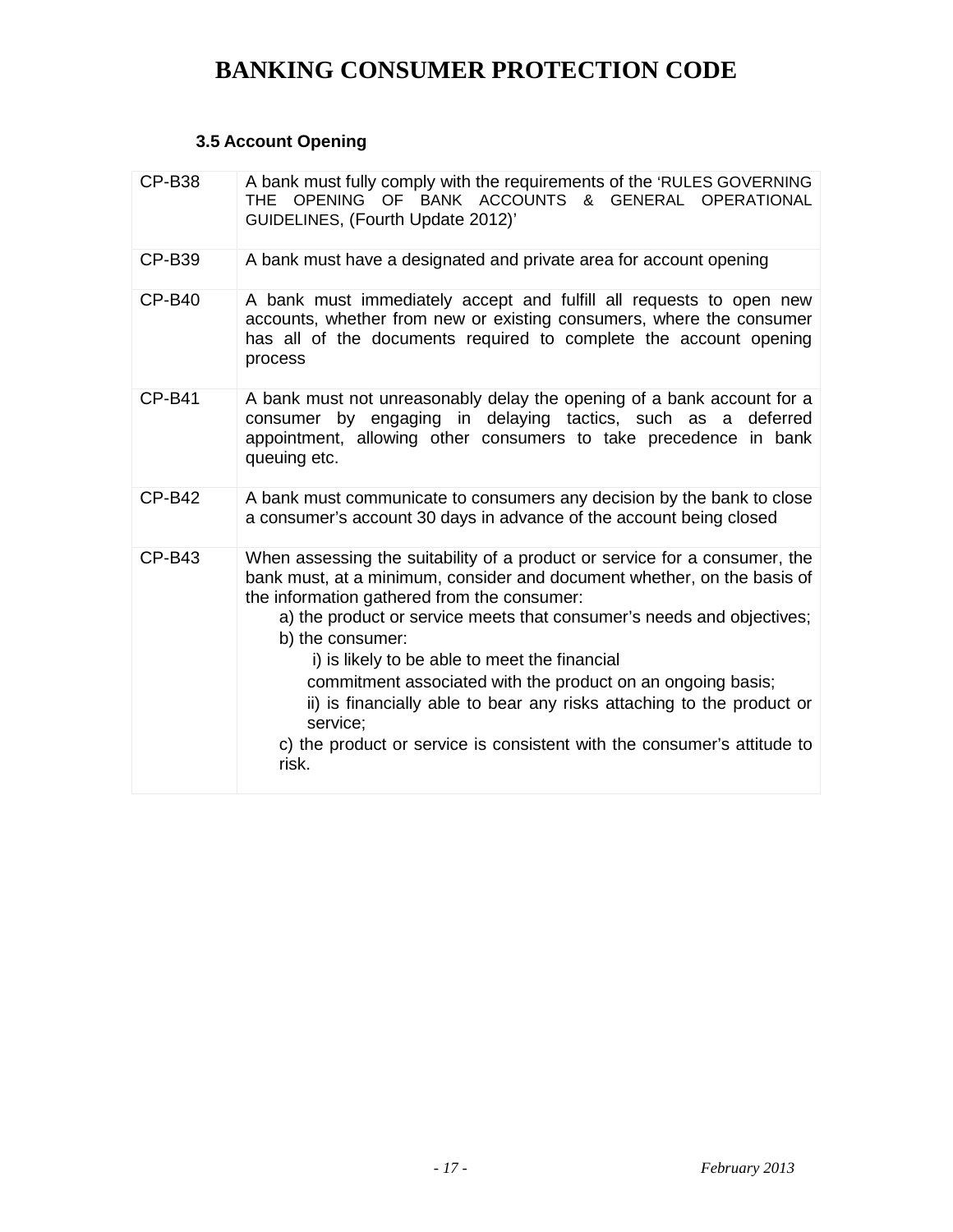### **3.6 Account Switching**

| <b>CP-B44</b> | A bank must have an account switching pack available in each branch and<br>on its website, containing the following information:                                                                                                                                                                                                                                                                                                                                                                                                                                                                        |
|---------------|---------------------------------------------------------------------------------------------------------------------------------------------------------------------------------------------------------------------------------------------------------------------------------------------------------------------------------------------------------------------------------------------------------------------------------------------------------------------------------------------------------------------------------------------------------------------------------------------------------|
|               | • a description of the switching process, including the relevant<br>deadlines and a description of the steps which the consumer<br>must take to switch their account                                                                                                                                                                                                                                                                                                                                                                                                                                    |
|               | • the process to open the account, including a list of the<br>documents which the bank will require from the consumer in<br>order to open the account                                                                                                                                                                                                                                                                                                                                                                                                                                                   |
|               | • An Account Transfer form which includes:                                                                                                                                                                                                                                                                                                                                                                                                                                                                                                                                                              |
|               | o the requested switching date<br>o consent to close the stipulated account in the old bank and<br>transfer any balances to the new bank<br>o the consumer's consent to transfer relevant details<br>between the existing bank and the new bank<br>o the consumer's consent to transmit to the new bank details<br>of debit card and automated teller machine (ATM) card<br>transactions on the existing account which have not been<br>applied to the consumer's account by the switching date<br>o contact details to assist with queries in relation to the new<br>account and the switching process |
| $CP-B45$      | A user seeking to switch to a new bank may ask the new bank to obtain                                                                                                                                                                                                                                                                                                                                                                                                                                                                                                                                   |
|               | from their current bank a list of all the user's:                                                                                                                                                                                                                                                                                                                                                                                                                                                                                                                                                       |
|               | (a) direct debit arrangements                                                                                                                                                                                                                                                                                                                                                                                                                                                                                                                                                                           |
|               | (b) direct credit arrangements; and                                                                                                                                                                                                                                                                                                                                                                                                                                                                                                                                                                     |
|               | (c) periodical payments currently in effect,                                                                                                                                                                                                                                                                                                                                                                                                                                                                                                                                                            |
|               | for the previous 13 months                                                                                                                                                                                                                                                                                                                                                                                                                                                                                                                                                                              |
| <b>CP-B46</b> | A bank must formally acknowledge receipt of the transfer request within 24<br>hours of receipt and must act on the request within 3 days. They cannot<br>exert undue influence or pressure to cancel the switching request.                                                                                                                                                                                                                                                                                                                                                                             |
| <b>CP-B47</b> | When a bank is closing a consumer account as a result of a switching<br>request, they may deduct authorised fees or charges which must be<br>proportionate and in accordance with the original fees and charges<br>advised to the consumer when they purchased the service or product from<br>the bank                                                                                                                                                                                                                                                                                                  |
| <b>CP-B48</b> | A bank must inform a consumer who is switching their account that he/she<br>can request a statement of their account for the last twelve months, either<br>electronically or in hard copy, free of charge                                                                                                                                                                                                                                                                                                                                                                                               |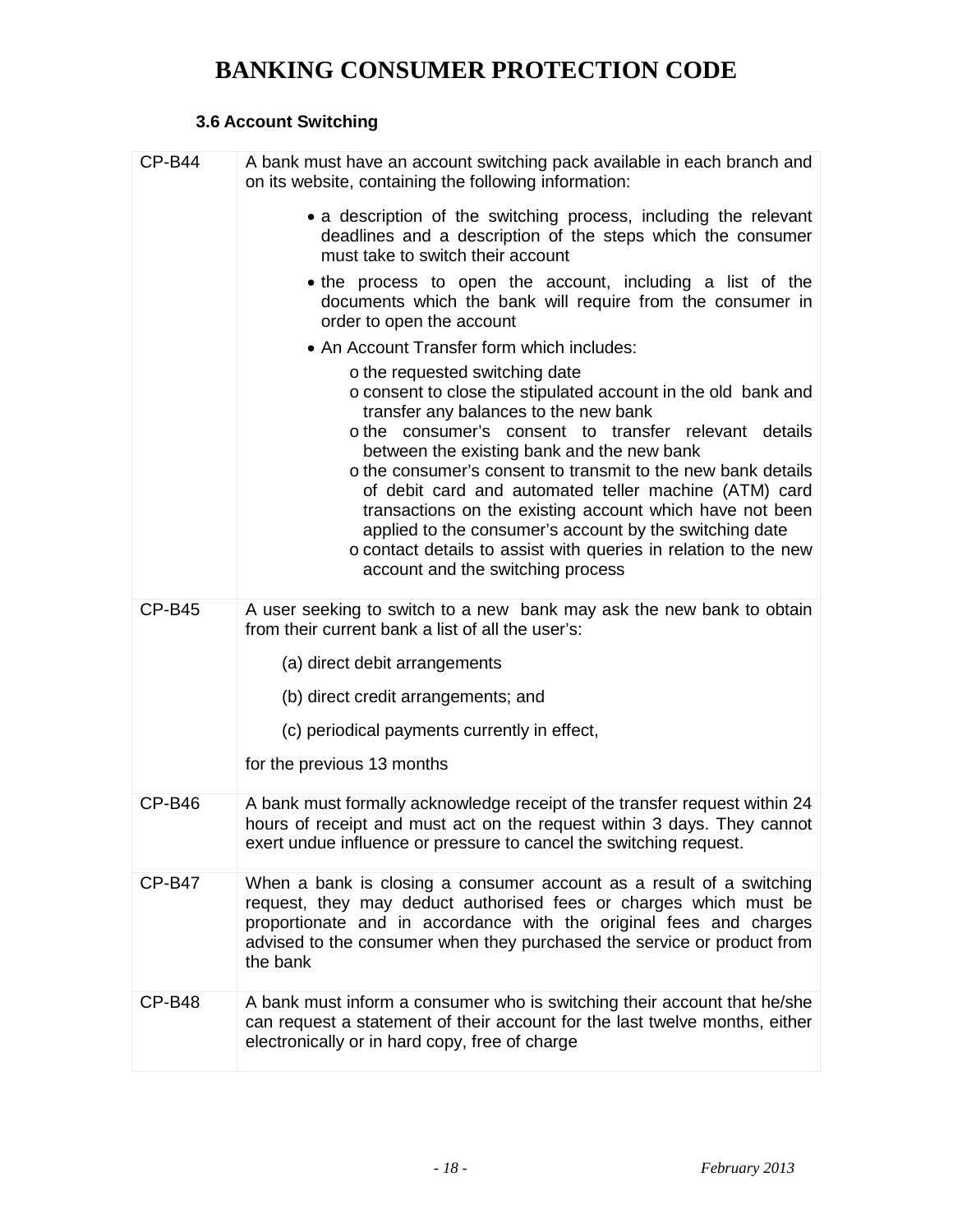### 3.7 **Cards (excluding pre-paid gift cards )**

| <b>CP-B49</b> | A bank will only provide a new or reissue card on instruction from the<br>consumer responsible for the account                                                                                                                                                                                                                                                                                                                                                                      |
|---------------|-------------------------------------------------------------------------------------------------------------------------------------------------------------------------------------------------------------------------------------------------------------------------------------------------------------------------------------------------------------------------------------------------------------------------------------------------------------------------------------|
| <b>CP-B50</b> | A bank will ensure that cards are issued to consumers personally and will<br>be satisfied with consumers identity before allowing the card to be issued                                                                                                                                                                                                                                                                                                                             |
| <b>CP-B51</b> | A bank will provide a fully resourced helpline to assist consumers to report<br>loss, theft or any unauthorized use of their Card. This helpline will be a<br>free of charge service.                                                                                                                                                                                                                                                                                               |
| <b>CP-B52</b> | A bank will thoroughly and fully investigate claims regarding incorrect<br>transactions or any difficulties encountered when using any ATM or POS<br>provided by a bank                                                                                                                                                                                                                                                                                                             |
| <b>CP-B53</b> | A bank will only provide a credit card or increase the limit on a credit card<br>when the information provided and available to a bank leads shows that a<br>consumer can meet the financial repayment obligations. A bank can refuse<br>any such request                                                                                                                                                                                                                           |
| <b>CP-B54</b> | A bank will not hold a consumer liable for losses greater than SR700,<br>incurred as a result of any unauthorised use of the card or PIN, resulting<br>from theft, loss, skimming or any form of card data theft, where such<br>unauthorised use was not caused by the careless behaviour or<br>management of the card/PIN by the consumer and the consumer has<br>advised the issuing bank. The consumer will be liable for any losses<br>incurred before they reported the issue. |
| <b>CP-B55</b> | A bank will not discriminate against a consumer's application for a credit<br>card because of their age.                                                                                                                                                                                                                                                                                                                                                                            |
| <b>CP-B56</b> | A bank must inform a consumer of the safeguarding of debit cards & PIN,<br>credit cards & PIN and cheque books. Consumers must be informed how<br>they should notify their bank as soon as possible after loss, theft or fraud.                                                                                                                                                                                                                                                     |
| <b>CP-B57</b> | A bank will advise consumers of the transaction limits that apply at POS &<br>ATM at time of issue, reissue of cards, or when limits change                                                                                                                                                                                                                                                                                                                                         |
| <b>CP-B58</b> | A bank will be responsible for the monitoring of their merchant consumers<br>to ensure that merchants do not pass on or impose any additional fees on<br>cardholders when they use any cards for payment of goods or services<br>with the merchants                                                                                                                                                                                                                                 |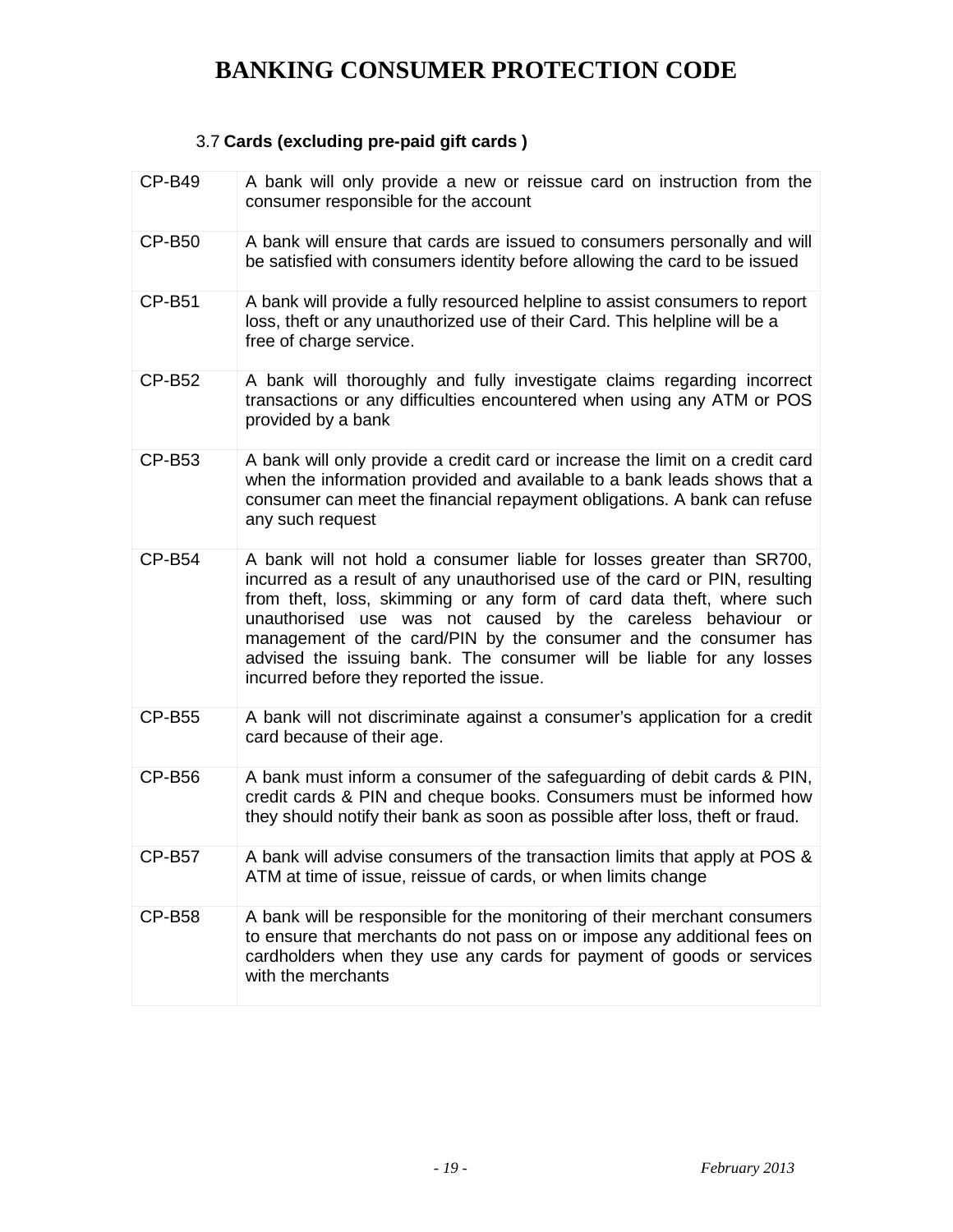### **3.8 Internet Banking**

| CP-B59   | A bank will take appropriate measures to ensure that all internet banking<br>channels are secure and safe. If a consumer incurs a direct loss due to a<br>security breach of any internet banking channel, they will be fully<br>reimbursed for any loss |
|----------|----------------------------------------------------------------------------------------------------------------------------------------------------------------------------------------------------------------------------------------------------------|
| CP-B60   | A bank will provide a fully resourced helpline to assist consumers to report<br>unauthorised access to their information and/or bank accounts. This<br>helpline will be a free of charge service in all aspects                                          |
| $CP-B61$ | A bank will never telephone or email a consumer for any details regarding<br>their passwords, PINS or any other account verification methods that may<br>be introduced                                                                                   |
| CP-B62   | A bank will advise consumers of the transaction limits that apply at internet<br>banking at time of registration, or when these limits change                                                                                                            |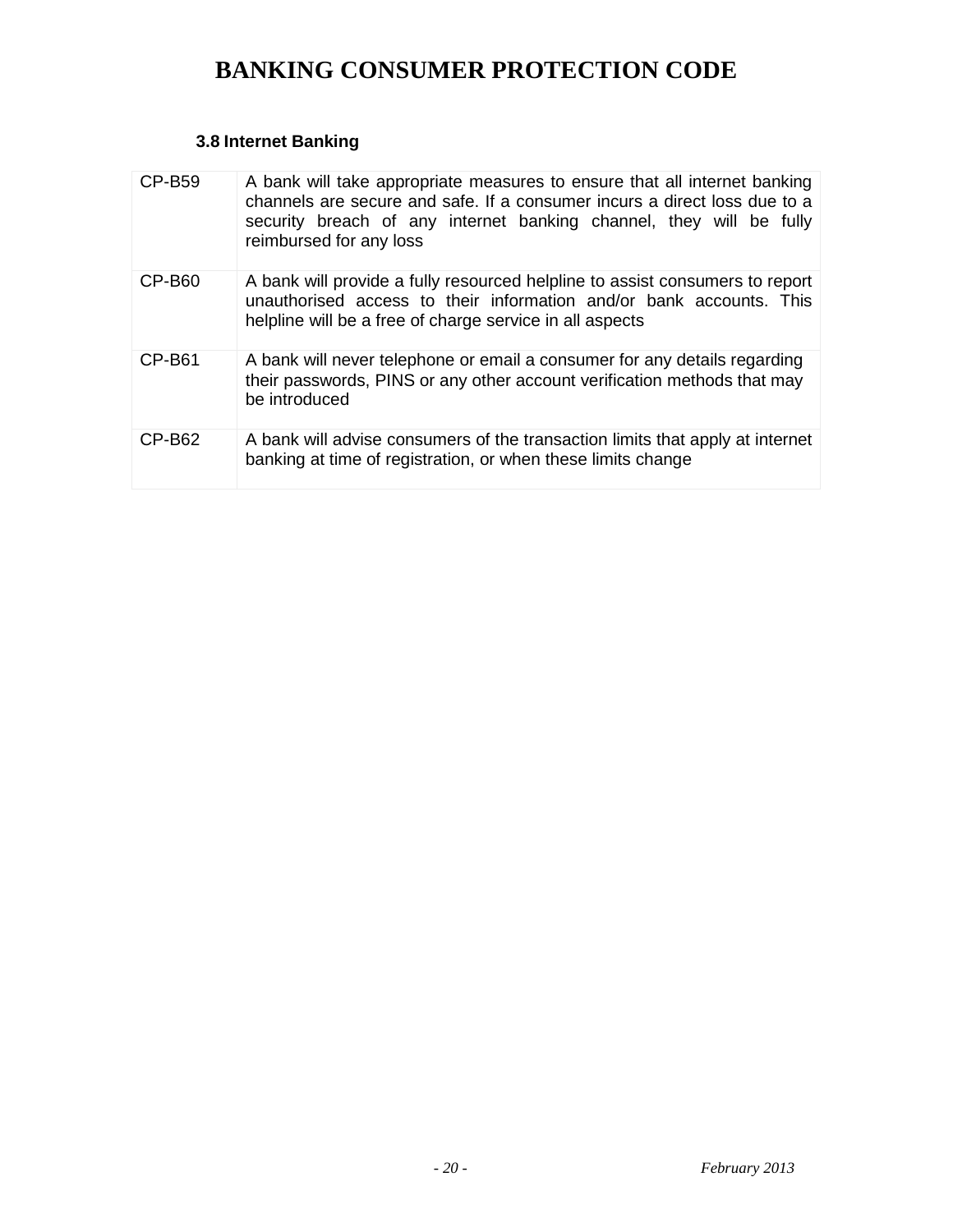### **3.9 Consumer Credit**

| CP-B63 | Banks will comply with the requirements of the updating document  |
|--------|-------------------------------------------------------------------|
|        | 'Regulations for Consumer Credit', from SAMA, Banking Supervision |
|        | Department                                                        |

### **` 3.10 Employees**

| CP-B64        | A bank will ensure that all employees are trained so that they:<br>competently, efficiently and professionally discharge their<br>a)<br>functions and provide the banking functions they are authorised<br>to provide<br>b)<br>have a sufficient knowledge of the 'Banking Code' as it applies<br>to their role and function within the bank<br>ensure that employees display the best possible behaviours and<br>C)<br>attitudes, at all times, when providing a service to<br>consumers/prospect consumers of the bank |
|---------------|--------------------------------------------------------------------------------------------------------------------------------------------------------------------------------------------------------------------------------------------------------------------------------------------------------------------------------------------------------------------------------------------------------------------------------------------------------------------------------------------------------------------------|
| <b>CP-B65</b> | A bank will implement effective and accurate procedures to ensure that<br>staff employed in frontline consumer dealing roles have displayed the<br>aptitude, personality and competency required to fulfill their frontline duties                                                                                                                                                                                                                                                                                       |
| CP-B66        | A bank will ensure their employees achieve the required levels of<br>professional competency requirements, or any similar programme<br>introduced to establish minimum professional standards for financial<br>services providers                                                                                                                                                                                                                                                                                        |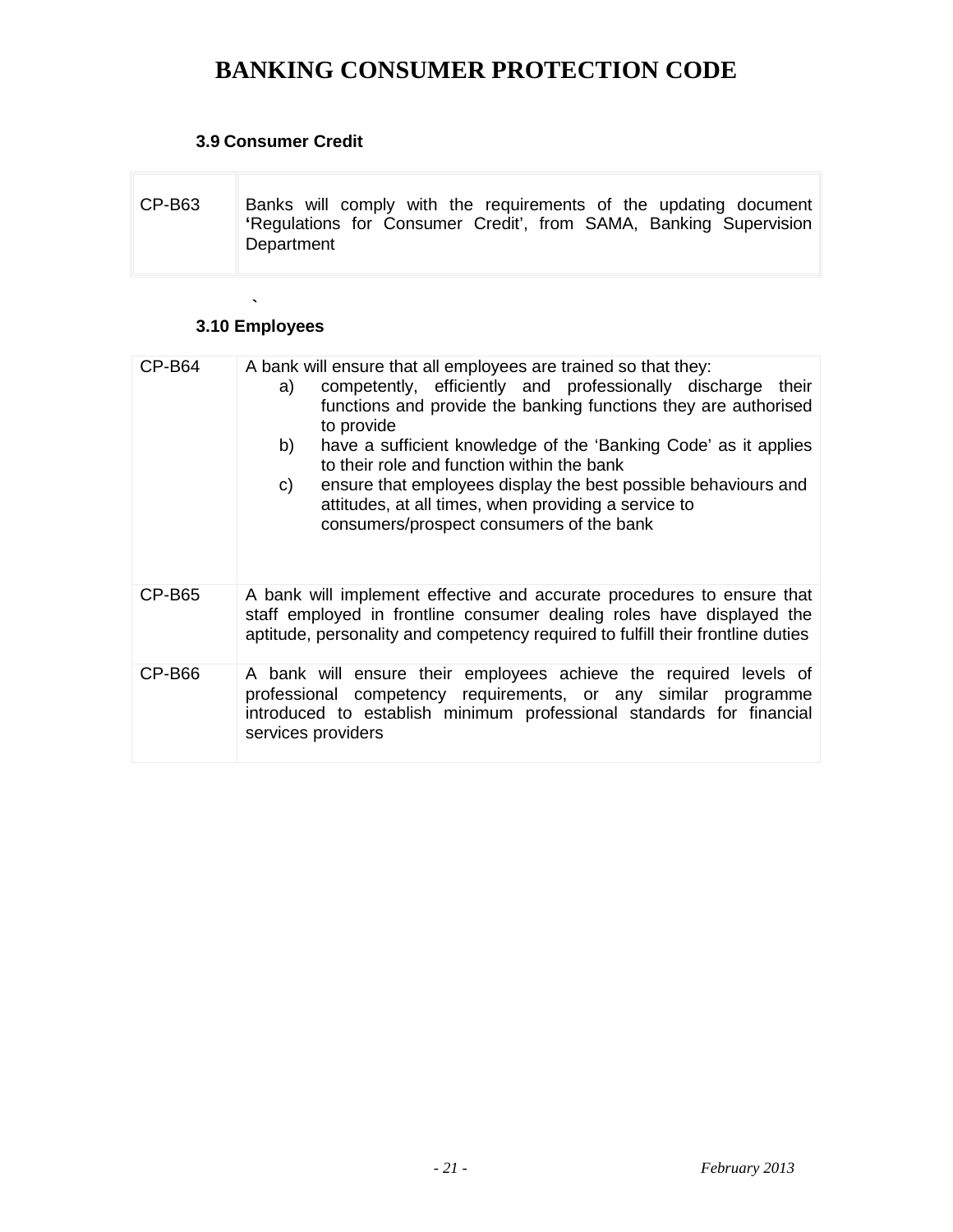### **3.11 Foreign Exchange Services**

| <b>CP-B67</b> | A bank must ensure that where an advertised product or service is<br>denominated or priced in a foreign currency, or where the value of an<br>advertised product or service may be directly affected by changes in<br>foreign exchange rates, the advertisement contains the following warning<br>statement:<br>"This product/service may be affected by changes in currency exchange<br>rates"                                                                                                                                                |
|---------------|------------------------------------------------------------------------------------------------------------------------------------------------------------------------------------------------------------------------------------------------------------------------------------------------------------------------------------------------------------------------------------------------------------------------------------------------------------------------------------------------------------------------------------------------|
| <b>CP-B68</b> | A bank must provide consumers with details of the exchange rate and<br>commission charges that will apply to foreign exchange transactions, or if<br>these are not known at the time, details of the basis on which the<br>transaction will be completed with a commitments to forward the precise<br>details to the consumer when the details become known. Where these<br>details are not provided to the consumer, the bank must immediately<br>return any fees or charges charged for the transaction on receipt of claim<br>from consumer |
| <b>CP-B69</b> | A bank must pre-advise consumers when money sent overseas will arrive<br>with the beneficiary and the amount of any deductions made by any<br>agents or banks involved in the transfer                                                                                                                                                                                                                                                                                                                                                         |
| <b>CP-B70</b> | A bank must advise a consumer within 24 hours if an outward foreign<br>payment could not be effected.                                                                                                                                                                                                                                                                                                                                                                                                                                          |
|               | Where a customer has a money transmission account, the returned<br>payment must be credited immediately on receipt<br>The bank will return the same amount, including any transfer fees<br>paid and without deduction of fees and charges, and at the same<br>rate as used in the original outward remittance, if the bank is held<br>to be at fault for the returned payment                                                                                                                                                                  |
| <b>CP-B71</b> | A bank must advise a consumer within 24 hours if an inward foreign<br>payment has been received. Where a customer has a money transmission<br>account, inward payment must be credited immediately on receipt                                                                                                                                                                                                                                                                                                                                  |
| <b>CP-B72</b> | A bank will be responsible for the correct completion of application forms<br>for outward payments, including IBAN, BIC and any other certificates or<br>requirements by the receiving country.<br>The consumer will only be liable if they have provided an incorrect<br>number, as opposed to not completing the form correctly                                                                                                                                                                                                              |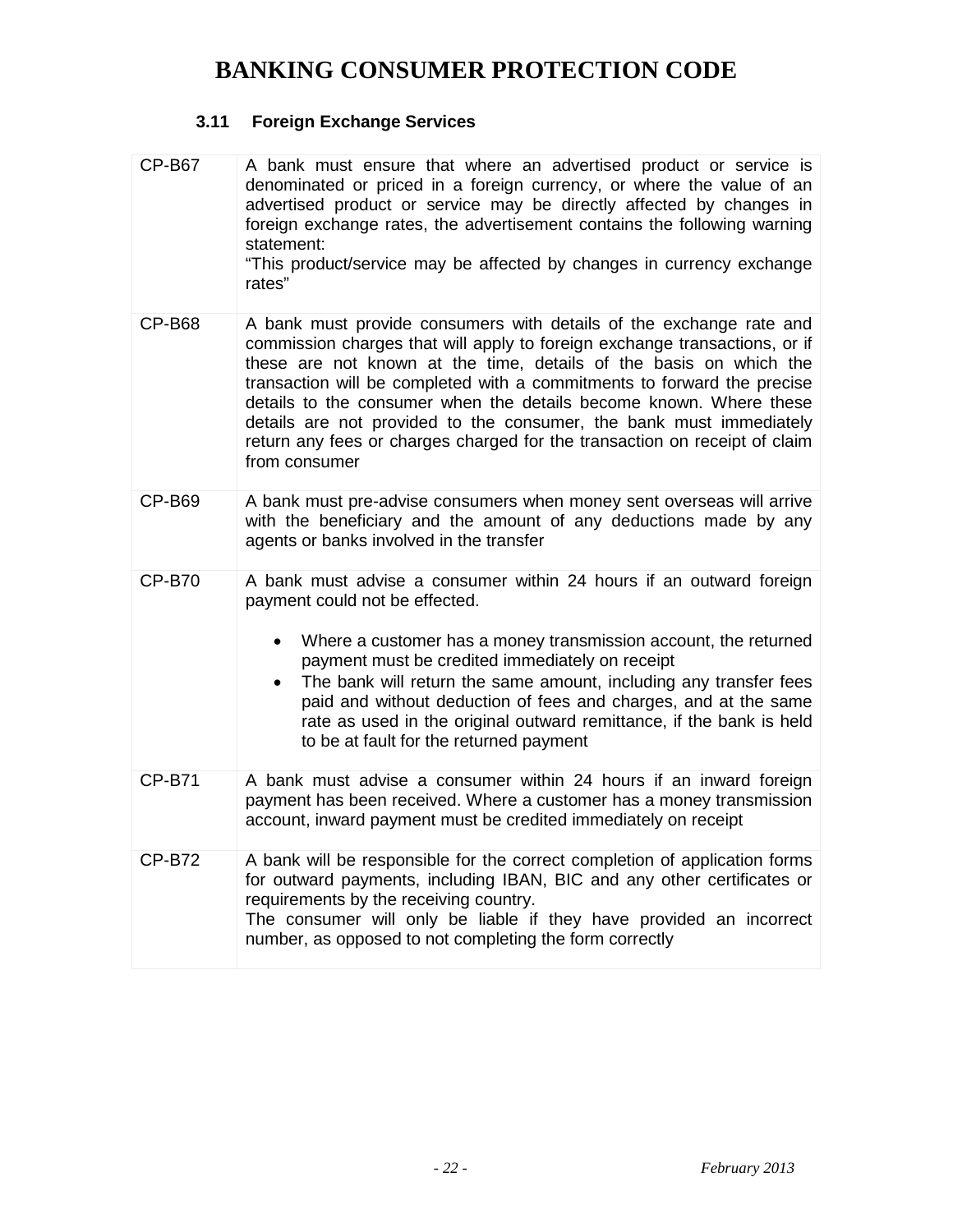### **3.12 General**

| <b>CP-B73</b> | A bank must inform a consumer before opening an account of the<br>consequences of opening and operating an account. This must include a<br>formal process of ensuring that consumers are fully aware of the<br>consequences of granting access to third parties to their bank accounts                                                                                                                                                                                                                                                                                                                                                                                                                                                              |
|---------------|-----------------------------------------------------------------------------------------------------------------------------------------------------------------------------------------------------------------------------------------------------------------------------------------------------------------------------------------------------------------------------------------------------------------------------------------------------------------------------------------------------------------------------------------------------------------------------------------------------------------------------------------------------------------------------------------------------------------------------------------------------|
| <b>CP-B74</b> | A bank must provide a copy (hard copy or website link according to<br>consumer preference) of the 'Consumer Protection Code -General<br>Principles' to new consumers.<br>A copy (hard copy or website link according to consumer preference) of the<br>'Consumer Protection Code -General Principles' must be provided each<br>time an existing consumer takes out a new service or product                                                                                                                                                                                                                                                                                                                                                         |
| <b>CP-B75</b> | A bank will provide a copy within 5 working days, or as otherwise formally<br>agreed with the consumer, of the following documents or records,:<br>• Original applications for any service or product<br>• Up to date terms and conditions<br>• Credit contract, including security and guarantor documents                                                                                                                                                                                                                                                                                                                                                                                                                                         |
| <b>CP-B76</b> | A bank will inform consumers of the opening hours close to the main<br>banking office entrance and the office will open and close in accordance<br>with the advertised hours                                                                                                                                                                                                                                                                                                                                                                                                                                                                                                                                                                        |
| <b>CP-B77</b> | A bank will not discriminate against consumers because of age in the sale<br>or usage of any banking service pr product                                                                                                                                                                                                                                                                                                                                                                                                                                                                                                                                                                                                                             |
| <b>CP-B78</b> | When a bank cannot fulfill a service request from a consumer for certain<br>designated services because of a 'system issue' the bank must provide<br>the consumer with a 'No Service' receipt and offer the consumer an<br>alternative means of delivering the service within 5 days of failing to deliver<br>the service request. If the service request is still not possible after 5 days,<br>the bank must make all reasonable efforts to deliver the service at the<br>earliest opportunity.<br>Designated service include:<br>ATM card issue<br>$\bullet$<br>ATM card replacement<br>$\bullet$<br>Statement on account<br>$\bullet$<br>Account opening<br>$\bullet$<br>Credit card issue<br>$\bullet$<br>Credit card replacement<br>$\bullet$ |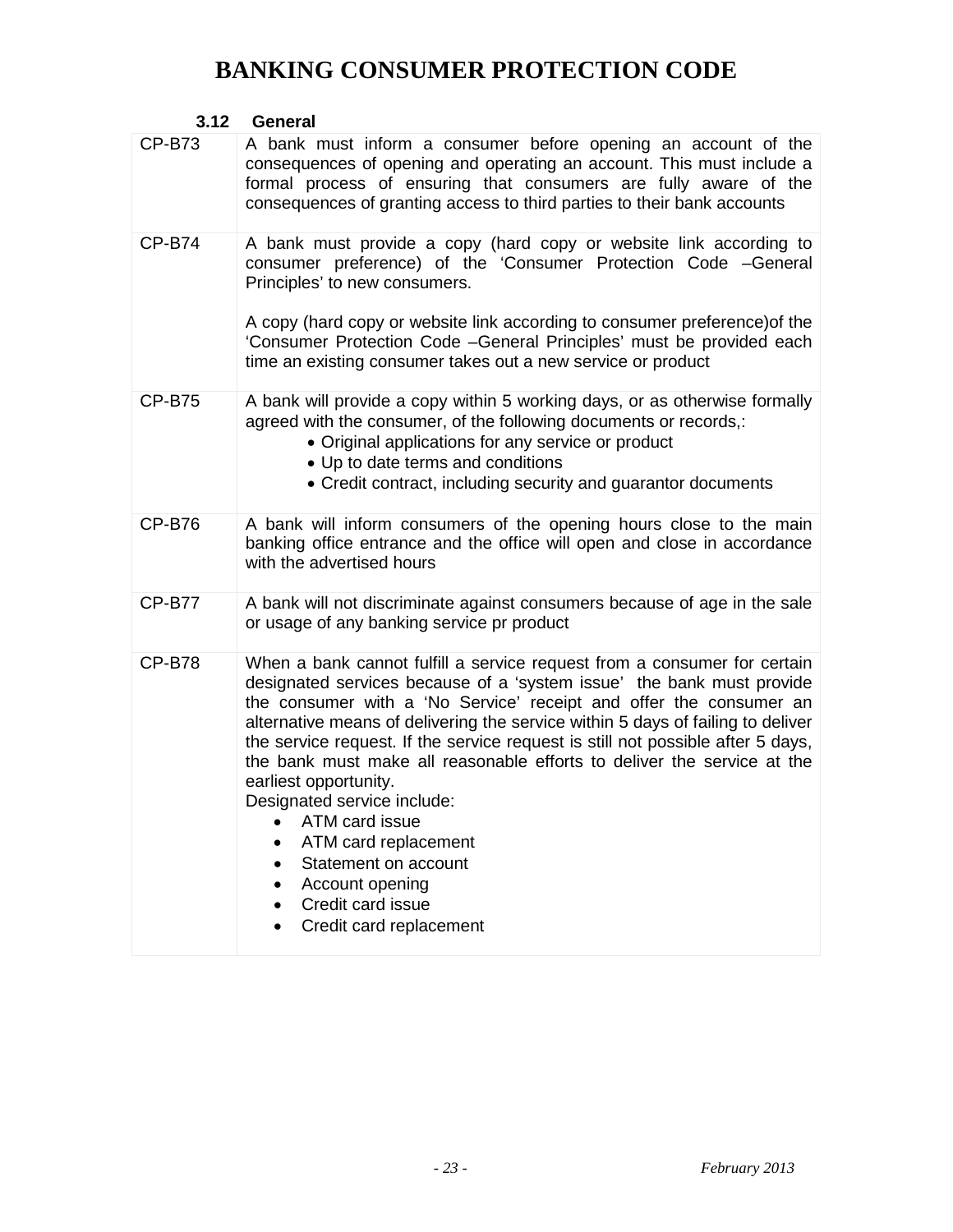### **PART 4: ERRORS, COMPLAINTS AND RESTITUTION**

| 4.1 Errors    |                                                                                                                                                                                                                                                                                                                                                                                                                                                                                                                     |
|---------------|---------------------------------------------------------------------------------------------------------------------------------------------------------------------------------------------------------------------------------------------------------------------------------------------------------------------------------------------------------------------------------------------------------------------------------------------------------------------------------------------------------------------|
| CP-B79        | A bank must not benefit from any balance arising out of a refund, which<br>cannot be repaid, in respect of an error.                                                                                                                                                                                                                                                                                                                                                                                                |
| <b>CP-B80</b> | Where a bank discovers an error, or is informed of an error by a consumer<br>making a complaint or a claim, then the bank must refund all other<br>consumers who may be affected by a similar error. This should be<br>completed within 90 working days of the original error being identified. The<br>bank should issue a communication to all affected consumers, advising<br>them of the error and the steps being taken for corrective action, including<br>refund of any monies due to the consumers' accounts |
| CP-B81        | The address or telephone number to be used for notification of account<br>statement errors or any other enquiries that a Consumer must be stated<br>on the account statement                                                                                                                                                                                                                                                                                                                                        |

#### . **4.2 Complaints**

| $CP-B82$      | Banks must have a specialised unit in place to deal with consumer<br>complaints                                                                                                      |
|---------------|--------------------------------------------------------------------------------------------------------------------------------------------------------------------------------------|
| <b>CP-B83</b> | Banks must have in place a written procedure for the proper handling of<br>complaints and a copy of these procedures should be available to all<br>consumers free of charge          |
| <b>CP-B84</b> | Banks should have clear signage in each delivery channel on how a<br>consumer can complain, with easy availability/link to the documents<br>required to be completed by the consumer |
| CP-B85        | Consumers can escalate their complaints to SAMA, in line with the<br>published complaint handling procedures, available on the SAMA website<br>or from any bank                      |

### **4.3 Restitution**

| CP-B86        | Following the identification of an error by a bank, whether during normal<br>business or as a result of an investigation following a consumer complaint,<br>a communication must issue to the consumer within 24 hours advising the<br>result of the investigation and the amount of the refund or monetary<br>compensation due to the consumer |
|---------------|-------------------------------------------------------------------------------------------------------------------------------------------------------------------------------------------------------------------------------------------------------------------------------------------------------------------------------------------------|
| <b>CP-B87</b> | Following the communication to the consumer, or on receipt of an<br>instruction from a higher authority, any refunds or monetary compensation<br>must be credited to the consumer's money transmission account within 3<br>days.                                                                                                                |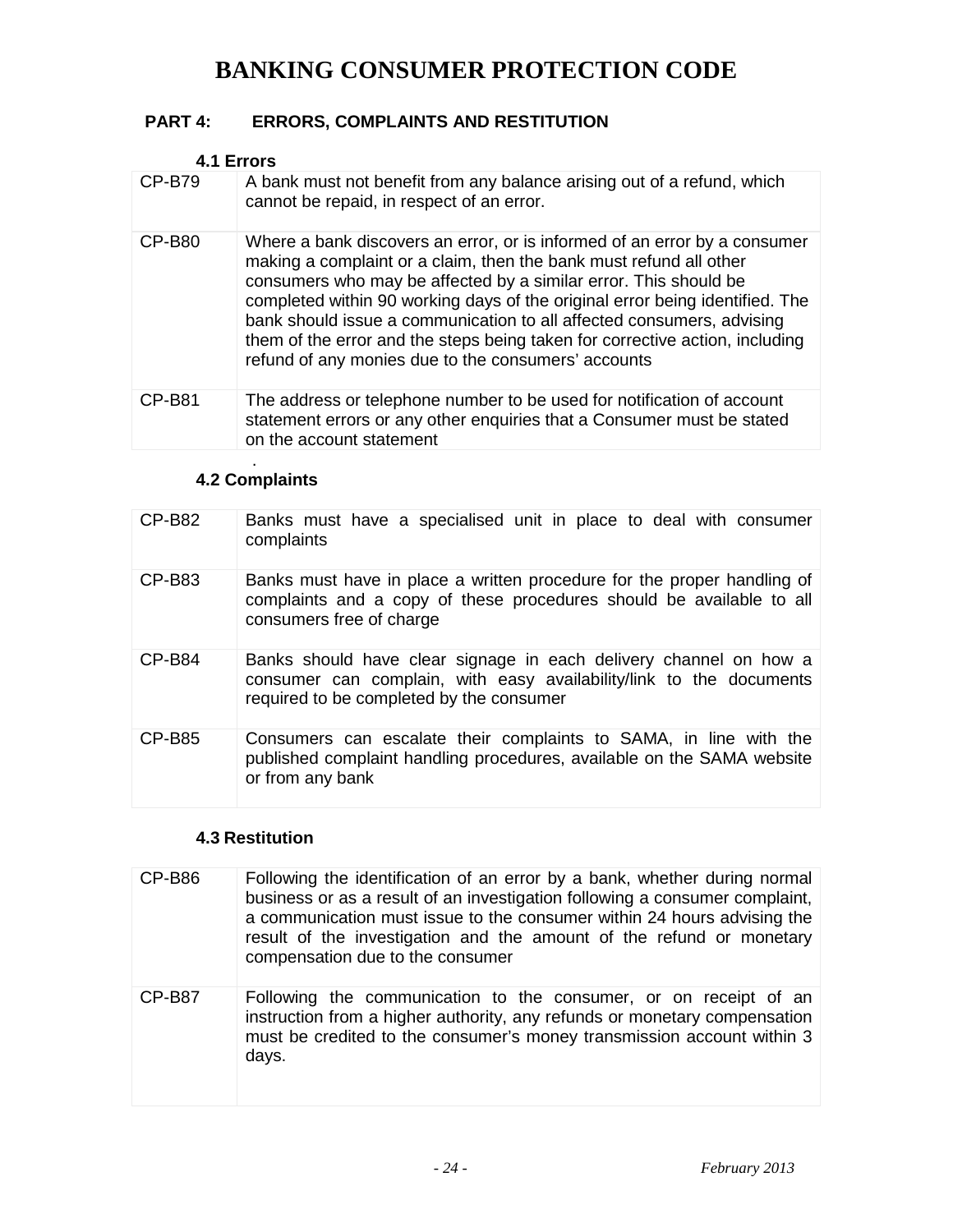CP-B88 Following the identification of an error by a bank, whether during normal business or as a result of an investigation following a consumer complaint, the bank must investigate whether other consumers are similarly adversely affected. This investigation must take a maximum of 3 months from the date of the original consumer complaint and the bank must rectify the situation for any other affected consumers, even though these consumers may not have individually complained about the issue. A written communication should issue to the affected consumers.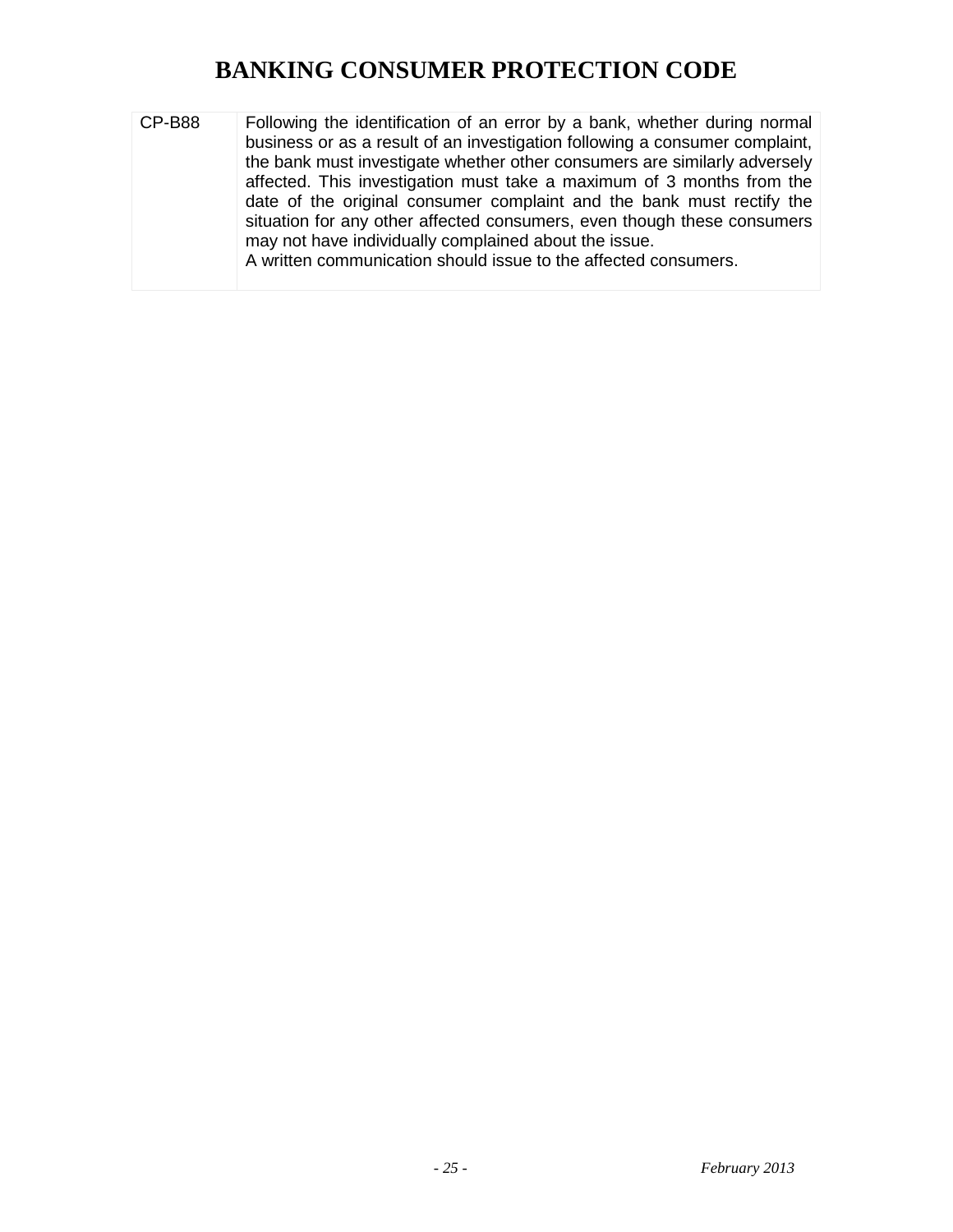### **PART 5:DEPOSITORS**

| <b>CP-B89</b> | A deposit protection scheme will apply to all eligible accounts held with<br>the banks licensed and supervised by the Saudi Arabian Monetary<br>Agency. This scheme will protect depositors up to and including an<br>amount of SR??, in the event of a bank failing                                                                                                                                                                                                                                                                                                                                                                                                                                                                                                                                                                                                       |
|---------------|----------------------------------------------------------------------------------------------------------------------------------------------------------------------------------------------------------------------------------------------------------------------------------------------------------------------------------------------------------------------------------------------------------------------------------------------------------------------------------------------------------------------------------------------------------------------------------------------------------------------------------------------------------------------------------------------------------------------------------------------------------------------------------------------------------------------------------------------------------------------------|
| <b>CP-B90</b> | A bank will display in their service delivery e-channels and branches all<br>rates offered on 'special commissions' accounts, except where rates<br>are negotiated for individual accounts. In this instance the notice should<br>clearly state that 'special commissions' are subject to negotiation with<br>the account owning consumer(s)                                                                                                                                                                                                                                                                                                                                                                                                                                                                                                                               |
| <b>CP-B91</b> | Banks must make the following information readily available to all<br>consumers with credit or deposit balances<br>The 'special commissions' rate applicable to their account,<br>where appropriate<br>The APR' which should take into account any fees or charges<br>or other administrative deductions which will result in a<br>deduction from the 'special commissions' accrued or the<br>principal balance of the account<br>Frequency and timing of 'special commissions' payments                                                                                                                                                                                                                                                                                                                                                                                   |
| <b>CP-B92</b> | Bank must disclose all fees and charges associated with the<br>consumer's deposit account, including<br>Details of any fees or charges, including deposit account<br>$\bullet$<br>management administration, or similar charges<br>Charges for withdrawals from a fixed term account, including<br>$\bullet$<br>the costs of the different withdrawal methods<br>Forfeiture of 'special commissions' as a result of early<br>$\bullet$<br>withdrawal of partial or all funds in the account                                                                                                                                                                                                                                                                                                                                                                                |
| <b>CP-B93</b> | Where the bank claims a right of set-off against any other accounts<br>held by the consumer, whether sole or joint accounts in both<br>circumstances, the bank must<br>Provide clear and understandable details of any rights of set-off<br>$\bullet$<br>Provide an annual notice of claim where the bank claims the<br>right to set off the credit balance on one of the consumer's<br>accounts, whether held sole or joint, against the debit balance in<br>other accounts which may be held by the consumer with that<br>bank, whether in sole or joint names<br>The right of set off must be included in the appropriate terms<br>٠<br>and conditions<br>Inform the consumer when the bank exercises their right of set-<br>off by deducting the consumer's credit funds and applying the<br>balance to a debit account held by the consumer, whether sole<br>or joint |
| <b>CP-B94</b> | A bank must provide the following to holders of time deposits:<br>A maturity notice on investment, showing the following:                                                                                                                                                                                                                                                                                                                                                                                                                                                                                                                                                                                                                                                                                                                                                  |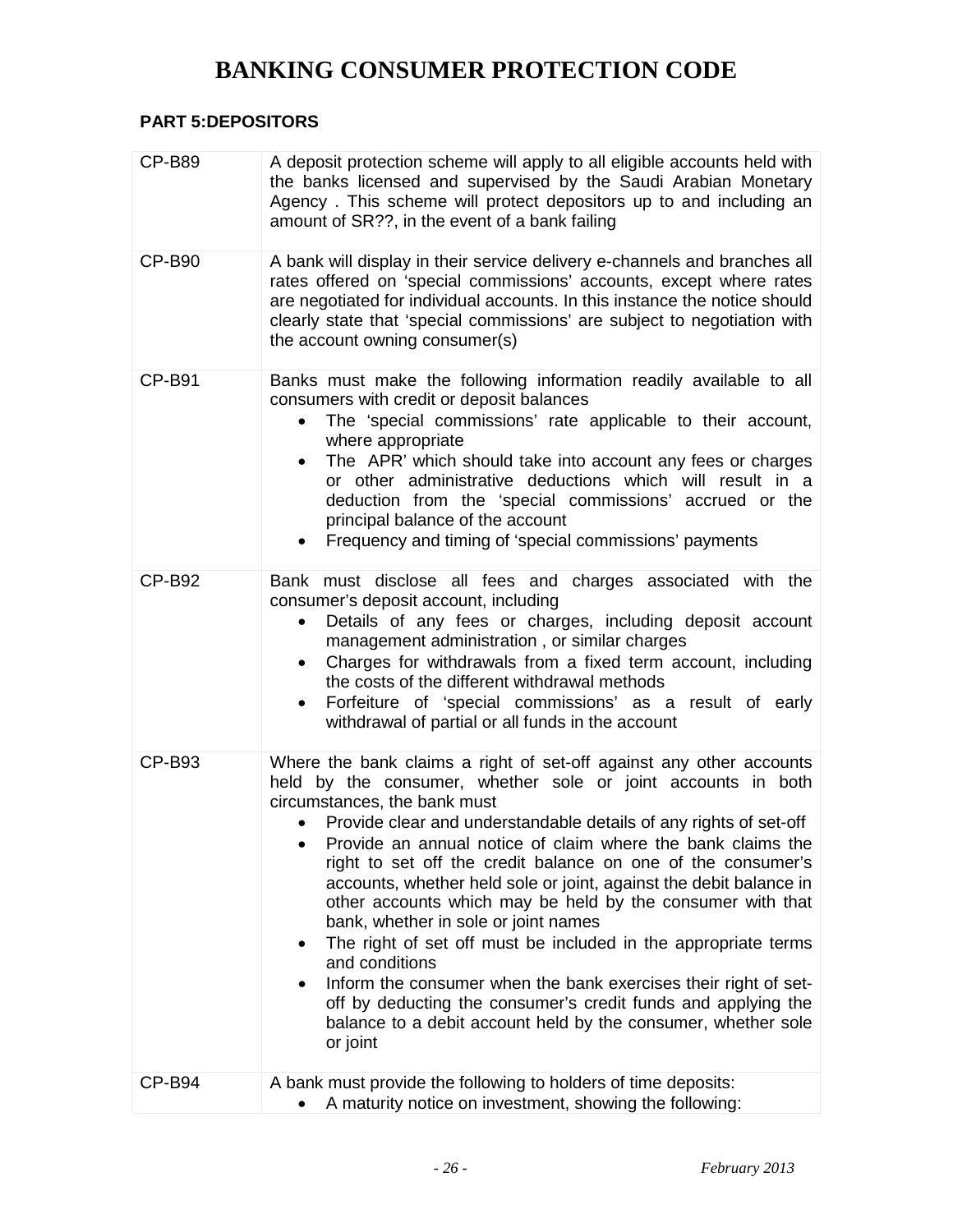|               | original investment date<br>$\circ$<br><b>Commissions rate</b><br>$\circ$<br>date of maturity<br>$\circ$<br>the amount of 'special commissions' that will be<br>$\circ$<br>payable and the details of any deductions that will be<br>made by the bank during the investment period<br>Details of any charges, forfeiture of 'special commissions' or<br>any other deductions if the consumer requests early withdrawal<br>of some or all of their principal investment                                                                                                                                          |
|---------------|-----------------------------------------------------------------------------------------------------------------------------------------------------------------------------------------------------------------------------------------------------------------------------------------------------------------------------------------------------------------------------------------------------------------------------------------------------------------------------------------------------------------------------------------------------------------------------------------------------------------|
| CP-B95        | A bank must provide the following to holders of call deposits:<br>A maturity notice on investment, showing the following:<br>original investment date<br>$\circ$<br>effective APR applying at date of investment<br>$\circ$<br>date of maturity,<br>$\circ$<br>the 'special commissions' that will be payable and the<br>$\circ$<br>details of any deductions that will be made by the<br>bank during the investment period<br>Details of any charges, forfeiture of 'special commissions' or<br>any other deductions if the consumer requests early withdrawal<br>of some or all of their principal investment |
| <b>CP-B96</b> | If the date of maturity of a time deposit falls on a day which is not a<br>working day, the deposit will be deemed to mature on the succeeding<br>business day                                                                                                                                                                                                                                                                                                                                                                                                                                                  |
| <b>CP-B97</b> | A bank must advise consumers of any changes in the 'special<br>commissions' rate applicable to their investment account, excluding<br>'special commissions' rates which change on a daily basis, by notices<br>in the press, website and detailed on the consumer's investment<br>account statement                                                                                                                                                                                                                                                                                                             |
| <b>CP-B98</b> | A bank must include a risk statement on the original investment notice<br>and on the consumer's investment account regular statements, if any<br>element of the 'special commissions' return is based on non-cash<br>investment                                                                                                                                                                                                                                                                                                                                                                                 |
| <b>CP-B99</b> | A bank must ensure that at least 10 business days prior to the maturity<br>of a fixed term deposit, it alerts the consumer about its impending<br>maturity and the maturity date. This provision does not apply where the<br>maturity date of the fixed term deposit is less than 30 days                                                                                                                                                                                                                                                                                                                       |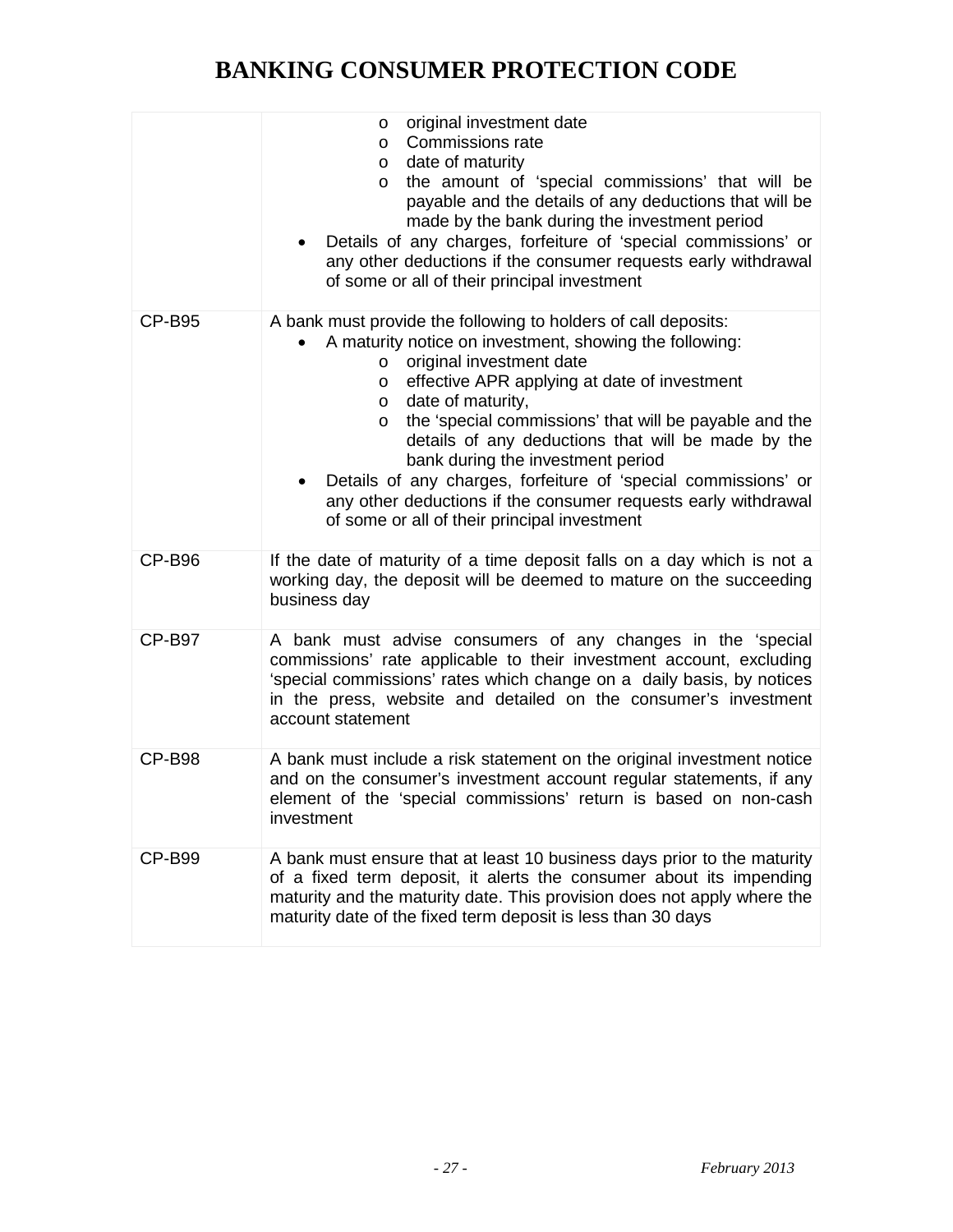### **PART 5: DEFINITIONS**

| <b>Advertising</b>             | Commercial messaging in any medium that promotes,<br>directly or indirectly, a service or product                                                                                                                |
|--------------------------------|------------------------------------------------------------------------------------------------------------------------------------------------------------------------------------------------------------------|
| <b>Advice</b>                  | A personal recommendation from a qualified individual<br>given after due consideration of a consumer's personal<br>circumstances and objectives                                                                  |
| <b>Authorised institutions</b> | Institutions who conduct their business in the Kingdom<br>of Saudi Arabia and who are licensed and authorised by<br><b>SAMA</b>                                                                                  |
| Awareness                      | Understands basic financial terminology used in<br>organisations and is able to differentiate between<br>various products and services                                                                           |
| <b>Best interests</b>          | Something which does not disadvantage consumers                                                                                                                                                                  |
| <b>Binding principles</b>      | The compulsory implementation of a standard or rule of<br>conduct                                                                                                                                                |
| <b>Complaint escalation</b>    | Raising a complaint to a higher or independent authority<br>after the complaint has been adjudged by the principal<br>institution against whom the complaint is made                                             |
| <b>Complaint resolution</b>    | Achieving an outcome to a consumer complaint                                                                                                                                                                     |
| <b>Conflict of interest</b>    | A conflict of interest is a set of circumstances that<br>creates a risk that professional judgment or actions<br>regarding a primary interest will be unduly influenced by<br>a secondary interest               |
| <b>Consumer</b>                | a natural person who, in banking transactions covered<br>by the Regulations, is engaging with the banks for<br>purposes which can be regarded as outside his trade or<br>profession                              |
| <b>Culture</b>                 | The set of the set of beliefs, values, and norms, that<br>represents the unique character of an organisation and<br>provides the context for action in it and by it                                              |
| <b>Disclosure</b>              | The revealing of information by the bank to the<br>consumer                                                                                                                                                      |
| <b>Error</b>                   | An outcome contrary to the documented policy or<br>operational and control procedures, which has a<br>financial effect on and/or which breaches the statutory<br>and regulatory rights of one or more consumers' |